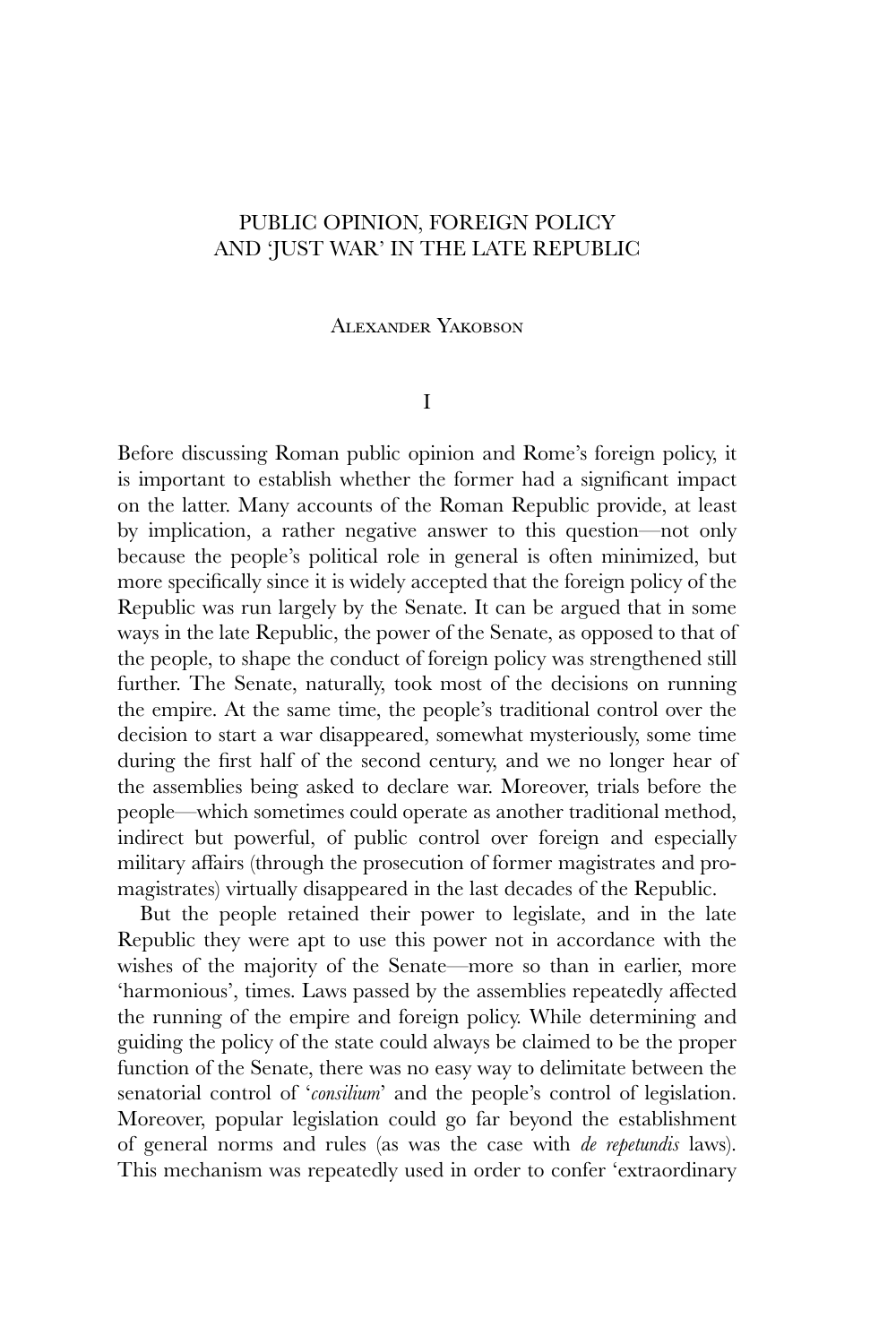commands' on powerful and popular individuals—Pompey and Caesar are the most famous examples. Clodius, as tribune in 58, carried various laws dealing with imperial matters, including the annexation of Cyprus. This tool was flexible enough to enable the assemblies sometimes to make what we would normally define as policy decisions (that were usually the province of the Senate), rather than genuinely legislative ones. The 'Piracy law', dating perhaps from 101BC, with its detailed instructions to magistrates and pro-magistrates on policy and administrative matters, is a case in point.<sup>1</sup>

The political potential of the people's power of legislation in the sphere of foreign policy is demonstrated by a little noted case reported by Sallust. The radical tribune Memmius (111BC), made a fiery speech before the people, attacking the Senate for mishandling the war with Jugurtha. So far from accepting any exclusive senatorial control of what we would define as foreign affairs, Memmius is presented as taking it upon himself, and calling on the people, to defend the authority of the Senate itself, allegedly betrayed by corrupt nobles: *Hosti acerrumo prodita senatus auctoritas, proditum imperium vostrum est* (*Jug*. 31.25). He induces the people to send the praetor Lucius Cassius to Numidia, charged with the commission of bringing Jugurtha to Rome, so that he might testify before the assembly and expose the corruption on the part of those who had accepted the king's (allegedly fraudulent) surrender. To the consternation of the entire nobility, the bill was passed (*perlata rogatione a C. Memmio ac perculsa omni nobilitate*). Jugurtha was brought from Numidia and 'produced' before a *contio*, though in the end another tribune used his veto to prevent him from speaking  $(32)$ .

Memmius' rogation looks more like an Athenian *psephisma* than like a legislative act. It is true that the popular will was eventually frustrated in this case. But in 109 another tribune, Gaius Mamilius, would carry a law setting up the notorious Mamilian *quaestio*, <sup>2</sup> staffed by 'Gracchan jurors'. It sent a number of nobles into exile, acting, according to

<sup>&</sup>lt;sup>1</sup> See M. Hassall, M. Crawford, and J. Reynolds, "Rome and the Eastern Provinces at the End of the Second Century B.C.: the so-called 'Piracy Law' and a New Inscription from Cnidos", *JRS* 64 (1974), 195–219. On the annexation of Cyprus, see E. Badian, "M. Porcius Cato and the Annexation and Early Administration of Cyprus", *JRS* 55 (1965), 110–121.

<sup>&</sup>lt;sup>2</sup> The *quaestio* was empowered to deal not just with charges of bribery, but with various aspects of the (mis)conduct of the war: "quorum consilio Jugurtha senati decreta neglegisset, quique ab eo in legationibus aut imperiis pecunias accepissent, qui elephantos quique perfugas tradidissent; item qui de pace aut bello cum hostibus pactiones fecissent" (*Jug*. 40.1).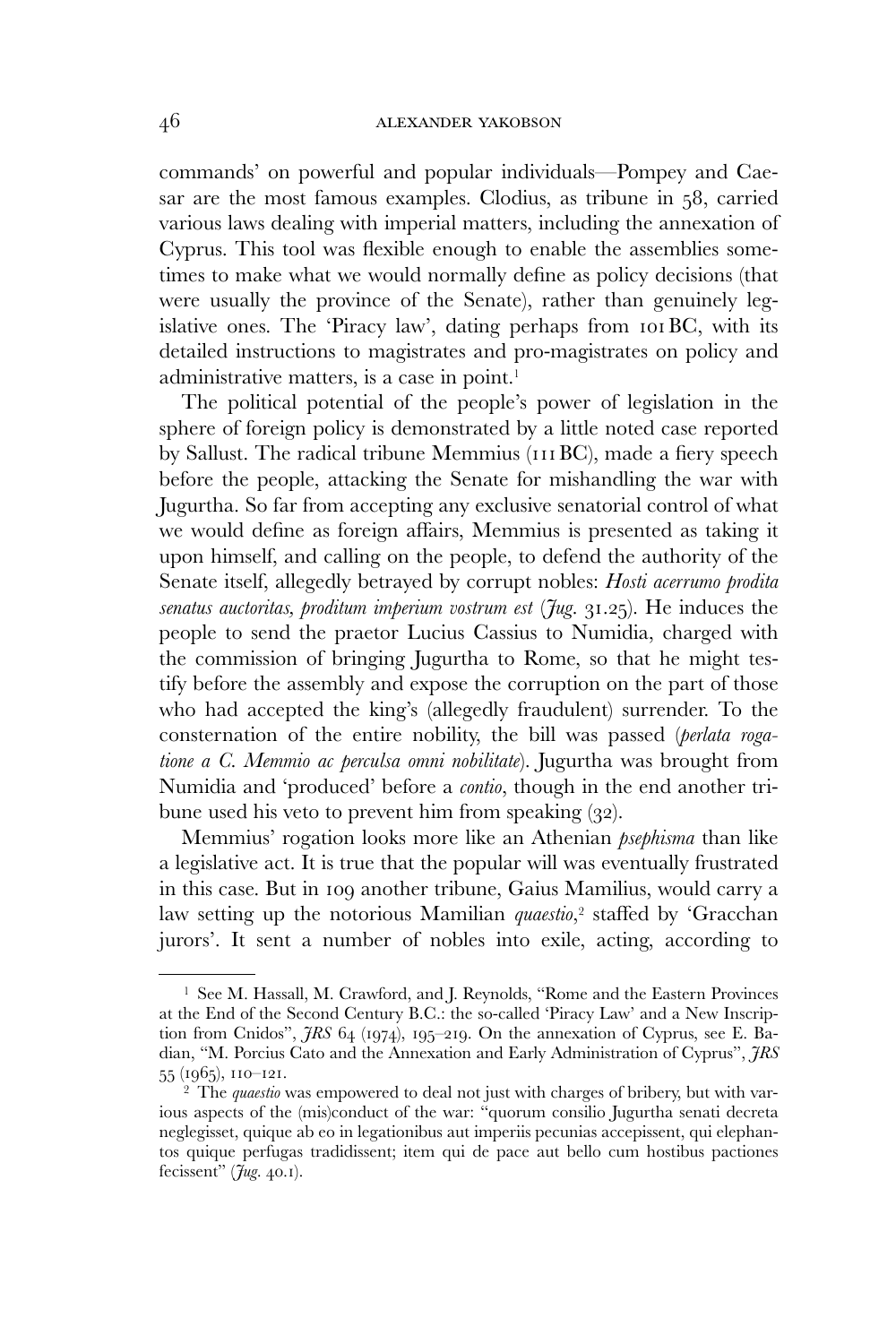Sallust, in a grossly partisan spirit: *aspere violenterque ex rumore et lubidine plebis* ( $\tilde{\tau}$ *ug*. 40.4). In the following year, the centuriate assembly elected Gaius Marius for the consulship of 107. His campaign was heavily influenced by arguments about the conduct of the war, with 'seditious tribunes' haranguing the populace on behalf of Marius and attacking his optimate opponents ( $\mathcal{J}u\mathcal{g}$ ,  $\mathcal{J}3$ ,  $\mathcal{J}3$ ). This is a rather rare case, in the late Republic, in which a 'foreign-policy' debate is known to have directly influenced the outcome of an election (perhaps because in the last decades of the Republic consuls were usually not expected to fight wars during their year in office).3 The tribal assembly then passed a law that gave Marius the command in Numidia, setting aside the decree of the Senate which had prolonged Metellus' command there (*Jug*. 40.7).

Throughout Sallust's entire account of the Jugurthine war, the people—the plebs, meaning principally the urban populace—are described as taking keen interest in what is happening in Numidia, and making full use of their powers in order to influence the course of events. Even before the direct interference of the assemblies is mentioned, the Senate is described as being moved by the fear of public opinion.4 Clearly, the Senate's alleged exclusive control of foreign policy was impossible to preserve once public opinion was sufficiently aroused. This case also shows how closely 'external' and 'internal' matters were interconnected. Memmius, after all, could not pursue his campaign against his 'domestic' rivals and opponents, and against senatorial corruption, without interfering in what we would define as foreign affairs. War and empire were central to the life of the Roman state. They influenced every aspect of Roman society and politics, and were in turn influenced by them. An exclusive control by the Senate over 'foreign policy' as a whole (it is perhaps not insignificant that the term does not exist in Latin) could hardly be maintained as long as the people had some power in the state.5 Indeed, the people's traditional control over the

<sup>3</sup> But compare the irregular election of Scipio Aemilianus to the consulship of 147, obviously reflecting the people's discontent with the conduct of the war against Carthage, and the expectation that he would take charge of it; see A.E. Astin, *Scipio Aemilianus* (Oxford, 1967), 61–69.

<sup>4</sup> See, e.g., *Jug*. 15.5;. 25.5; 27.2–3; 30.1; 39.1–2; 39.4 (a consul is prevented by the tribunes of the plebs from leaving for Africa with the force he had raised); 40. See R. Morstein-Marx, *Mass Oratory and Political Power in the Late Roman Republic*, (Cambridge, 2004), 237 n. 146; on the impact of public opinion and popular agitation on the Jugurthine war, see Harris, *War and Imperialism*, 251–252; A. Lintott, "The Roman Empire and its Problems in the Late Second Century", ch. 2 in *CAH*<sup>2</sup> ix. 30.

<sup>5</sup> This is to some extent a circular argument, given the ongoing controversy on the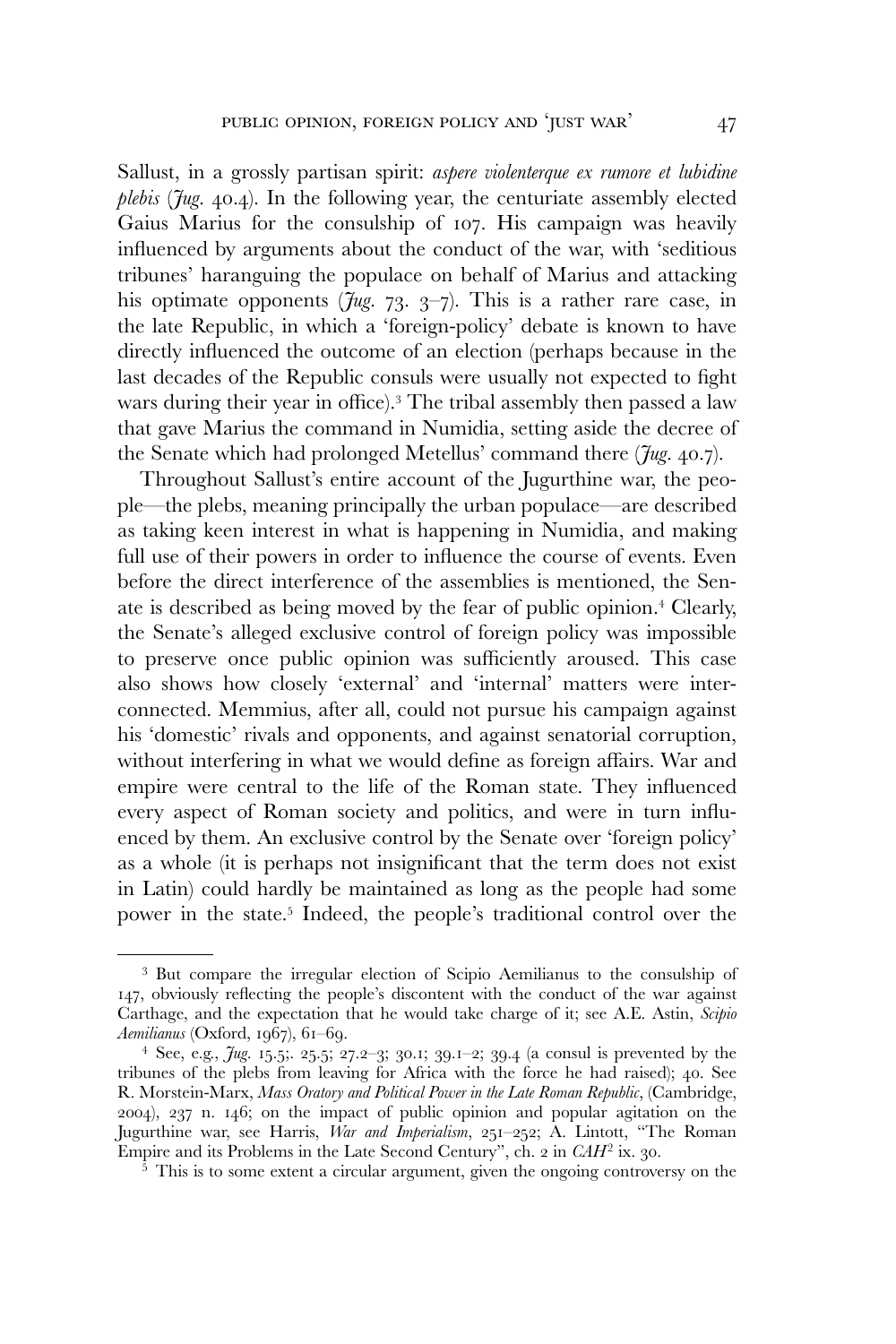decisions on war and peace, and over treaties with foreign states, certainly went to the heart of 'foreign policy'.

In the late Republic, the people's interference in what we would call 'foreign affairs' can in no way be described as exceptional. It is noteworthy that when Cicero, wearing his optimate hat, comes close to formulating a general doctrine that imperial affairs are the exclusive province of the Senate, his very words show that he is on rather shaky ground as far as historical precedents are concerned. Cicero is attacking Vatinius for his law *De Caesaris provincia* in 59, which, in addition to conferring on Caesar his extraordinary *imperium*, allowed him to appoint *legati* without consulting the Senate:

You have deprived the Senate of the right of assigning provinces, of appointing commanders, of administrating the Treasury. These things the Roman People never desired for itself; it has never attempted to transfer to itself the control of high policy of state (*quae numquam sibi Populus Romanus appetivit, qui numquam ad se summi consilii gubernationem transferre [auferre*, mss.*] conatus est*). Granted that something of this kind has been done in other cases (*age, factum est horum aliquid in aliis*); rarely, but sometimes, the People has appointed a general (*deligeret imperatorem*); but who ever heard of the appointment of *legati* without a decree of the Senate? (*Vat*. 36).6

It was obviously the popular election of an *imperator* (pre-empting or setting aside the assignment of consular and praetorian provinces by the Senate) that entailed interference, on the part of the people, with matters of 'high policy'7 —to a much greater extent than allowing him to appoint his own legates without reference to the Senate (however much the latter was obnoxious from the senatorial point of view). But even in this highly polemical context Cicero cannot seriously insist that such interference was unprecedented. Indeed, respectable precedents for this could easily be found in the 'good old days' before the Gracchi. Listing some of these (from the known cases during the Second Punic War8 to the tribunician law which put Scipio Aemilianus in charge of

nature of the Republican political system, which is beyond the scope of this paper. But the case of the Jugurthine war and its political ramifications speaks largely for itself.

<sup>6</sup> Cf. Cic. *Dom*. 24. Translations will usually follow the Loeb edition.

<sup>7</sup> 'Summum consilium' does not refer specifically to foreign and imperial matters, though these come most naturally under this heading.

<sup>8</sup> Cf. Livy 28.40.1–2: Scipio (future Africanus) consul 205, threatens to obtain from the people the authorization to take his army to Africa, if the Senate persists in its objections. This would certainly have involved the people in deciding an 'external' issue of the highest importance. A tribune's threatened veto probably indicates that such a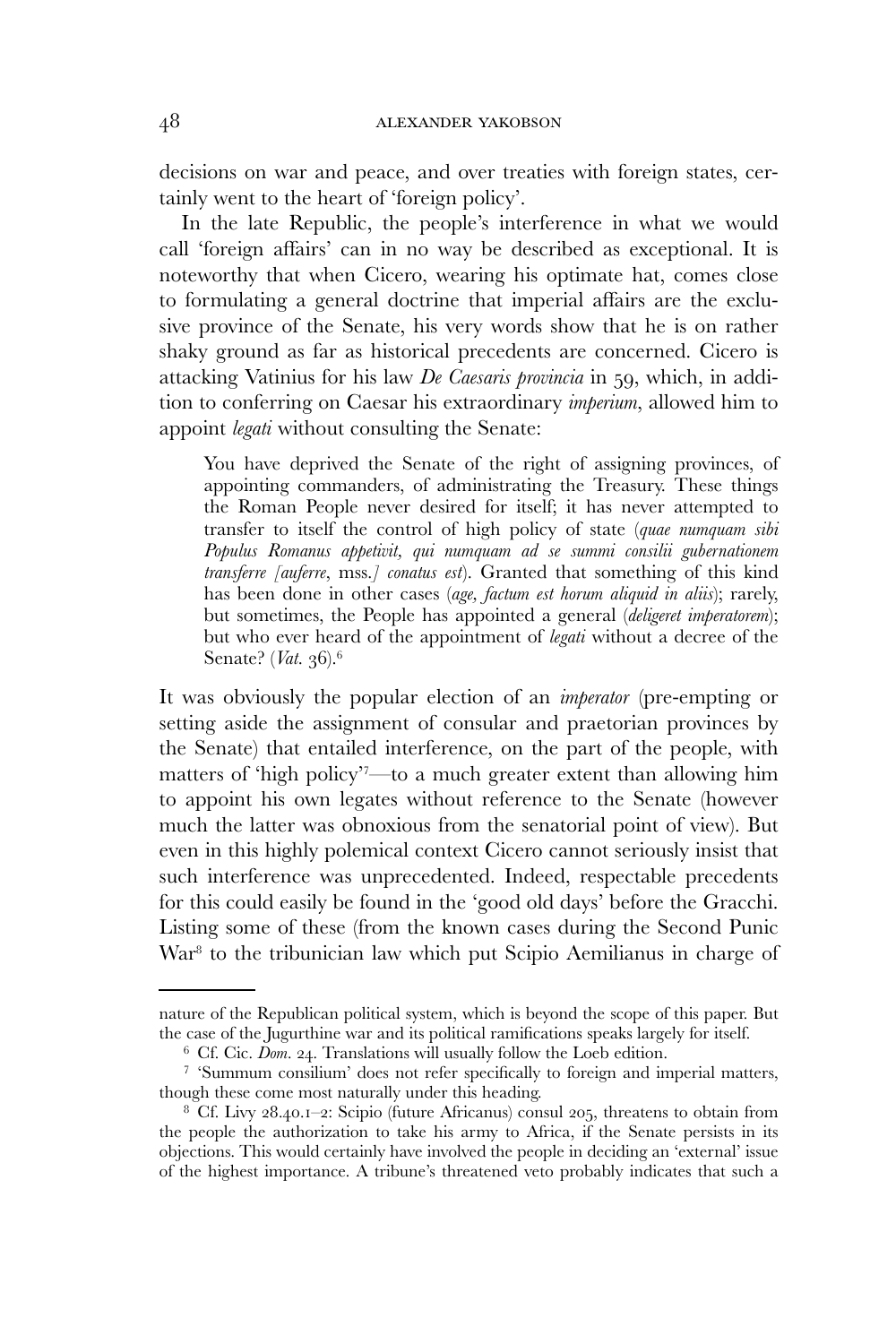the Third Punic War in  $147$ ,<sup>9</sup> E. Gruen has argued that the notion, shared by many scholars, that the people's involvement in the bestowal of extraordinary commands in the late Republic 'entailed usurpation of senatorial prerogatives' is 'a red herring. Certainly the determination of provincial assignments and the general supervision of foreign policy belonged in the hands of the senate. It was a matter of convenience and expertise. But the Roman people never yielded up its sovereignty in this area or any other. The assemblies exercised jurisdiction in provincial affairs when they saw fit. And occasions of popular intervention long predate the late Republic.'10

From what we know about the debates which accompanied the passing of *Lex Gabinia* in 67 and *Lex Manilia* in 66, <sup>11</sup> it does not seem that the optimates opposing those laws based their case on the claim that the people should not interfere with the conduct of foreign policy though they were certainly appealing to the *mos maiorum*. This seems significant, though we cannot be quite sure that this claim was not put forward on some other, unattested, occasion. According to Cicero (*Leg. Man.* 52), Quintus Hortensius' line of argument against the bill was: "if all things are to be handed over to one man, Pompey is the right man; but all things should not be handed over to one man". The argument is about excessive power being conferred on a single individual, not about the people's (lack of) competence to deal with such matters—though in the optimate thinking the two things were no doubt closely connected,

procedure was at least arguably untraditional. But the Senate eventually gave way. Any traditional norm that regulated those matters was evidently not iron-clad.

<sup>9</sup> See on this Astin, *Scipio Aemilianus*, 67–68 (sources in note 2). The tribune proposed his bill after the second consul had asked that lots should be cast: "once again the accepted constitutional procedure was overridden in order to secure the appointment of the man who commanded popular favour".

<sup>10</sup> E.S. Gruen, *The Last Generation of the Roman Republic* (Berkeley, Los Angeles, London, 1974; repr. 1995), 539–540. The fact we hear more about laws fixing promagisterial commands in the last decades of the Republic (although this still happened only in a small minority of cases) "may be a function of increased intensity in political contests or simply a consequence of our more abundant information on the Ciceronian age" (540, with a list of known cases). Cf. R.T. Ridley, "The Extraordinary Commands of the Late Republic", *Historia* 80 (1981), 280, arguing that these commands were less extraordinary, in various ways, than is often supposed.

<sup>11</sup> For a survey of the two debates, see Morstein-Marx, *Mass Oratory*, 179–183; C.E.W. Steel, *Cicero, Rhetoric and Empire* (Oxford, 2001), 114–123. On tribunician legislation "used to shape military commands and the management of the empire" in the last two decades of the Republic, see F. Millar, *The Crowd in Rome in the Late Republic* (Ann Arbor, 1998), 77 ff.; 124 ff.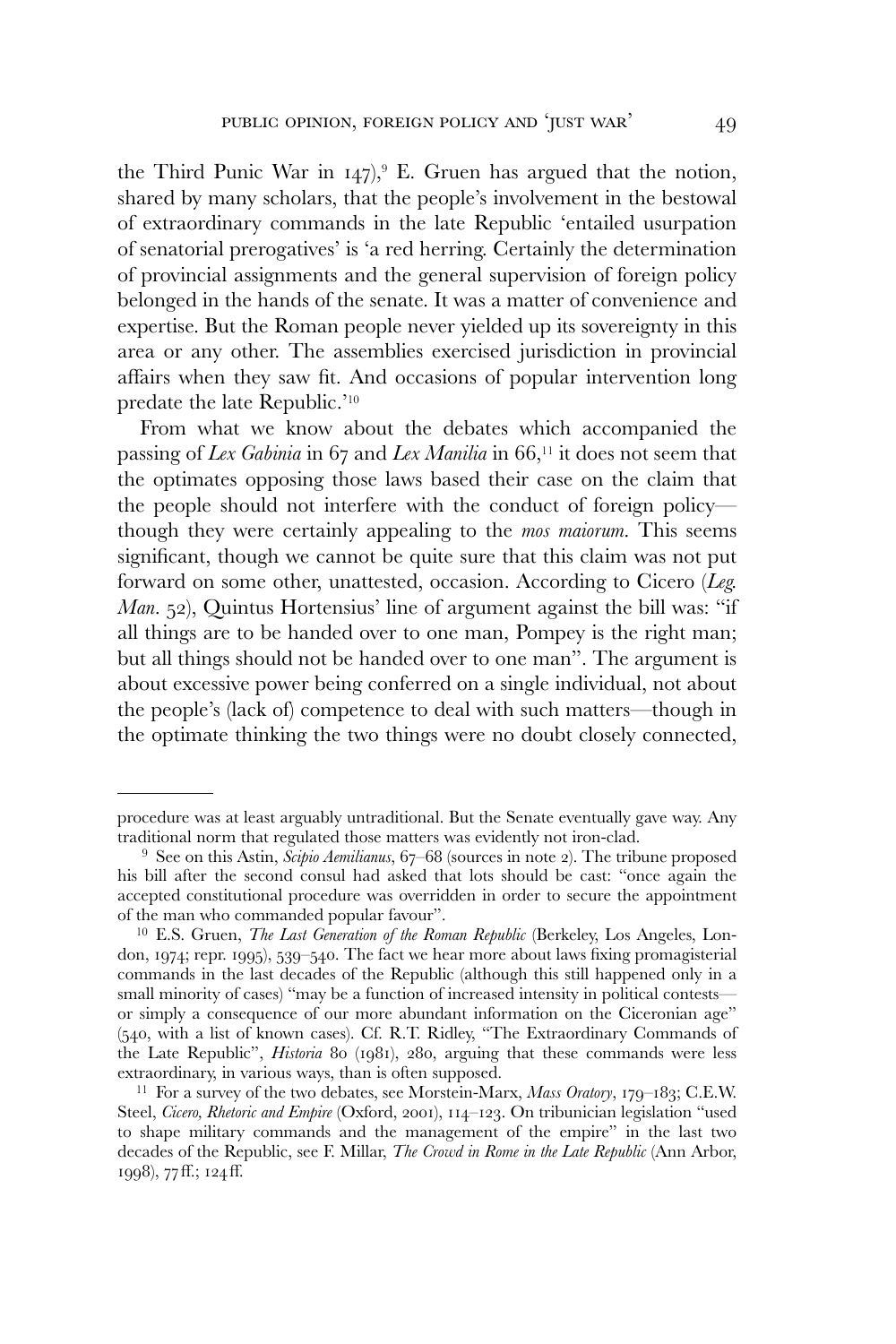not without reason. Of course, Cicero is not necessarily giving a full and accurate account of his opponent's arguments. But if Hortensius had said anything that could be construed as diminishing, as it were, the majesty of the Roman People and its legislative sovereignty, we may safely assume that Cicero would have presented this argument to his popular audience in the most invidious light possible. In fact, Cicero does make the argument, eminently suited to a *contio*, that 'these *principes* should at last admit that they and all other men must bow to the authority of the Roman people' (*Leg. Man*. 64). But the *principes* are not accused of having dared to deny this principle explicitly. Cicero's point here is that, since everybody now agrees that the people made the right decision when they entrusted Pompey, over optimate objections, with the conduct of the war against pirates, the people should, with all due respect to Catulus and Hortensius, trust their own judgement in the present case as well. The issue is, clearly, how far the people should be guided by the *auctoritas* of eminent men in making their decision; their right to make the decision was evidently unquestioned.

Indeed, R. Morstein-Marx has convincingly shown that any argument which sounded obviously 'anti-popular'—in this case, denying the people's competence to make the decision—had, as a rule, no place in a late-Republican *contio*. <sup>12</sup> It is thus perhaps not really surprising that the opponents of the law did not attack it on such self-defeating grounds in speeches before the people. But had they raised this argument in opposing Pompey's command in the Senate, (in 67 or in 66) Cicero would presumably have 'exposed' them before the people (just as he would later tell the assembled people that the radical tribune Rullus had tried to defend his agrarian bill in the Senate by saying that the urban plebs should be 'drained off' like so much sewage: *Leg. Agr*. 2.70). The argument from silence seems not inappropriate in this case. On the assumption that there was a definite doctrine according to which the people had in principle no business interfering in what we would define as 'foreign affairs', it is on these two occasions, if ever, and in the Senate, if anywhere, that we would have expected it to be voiced clearly and forcefully.

Catulus' argument, according to Cicero, was that 'no innovation be made contrary to usage and the principles of our forefathers (*ne quid novi*

<sup>&</sup>lt;sup>12</sup> Morstein-Marx, *Mass Oratory*, 204ff. This is likely to apply, in some measure, to earlier times as well—even if late-Republican *contiones* were particularly turbulent and intolerant of any open defiance of the people's will.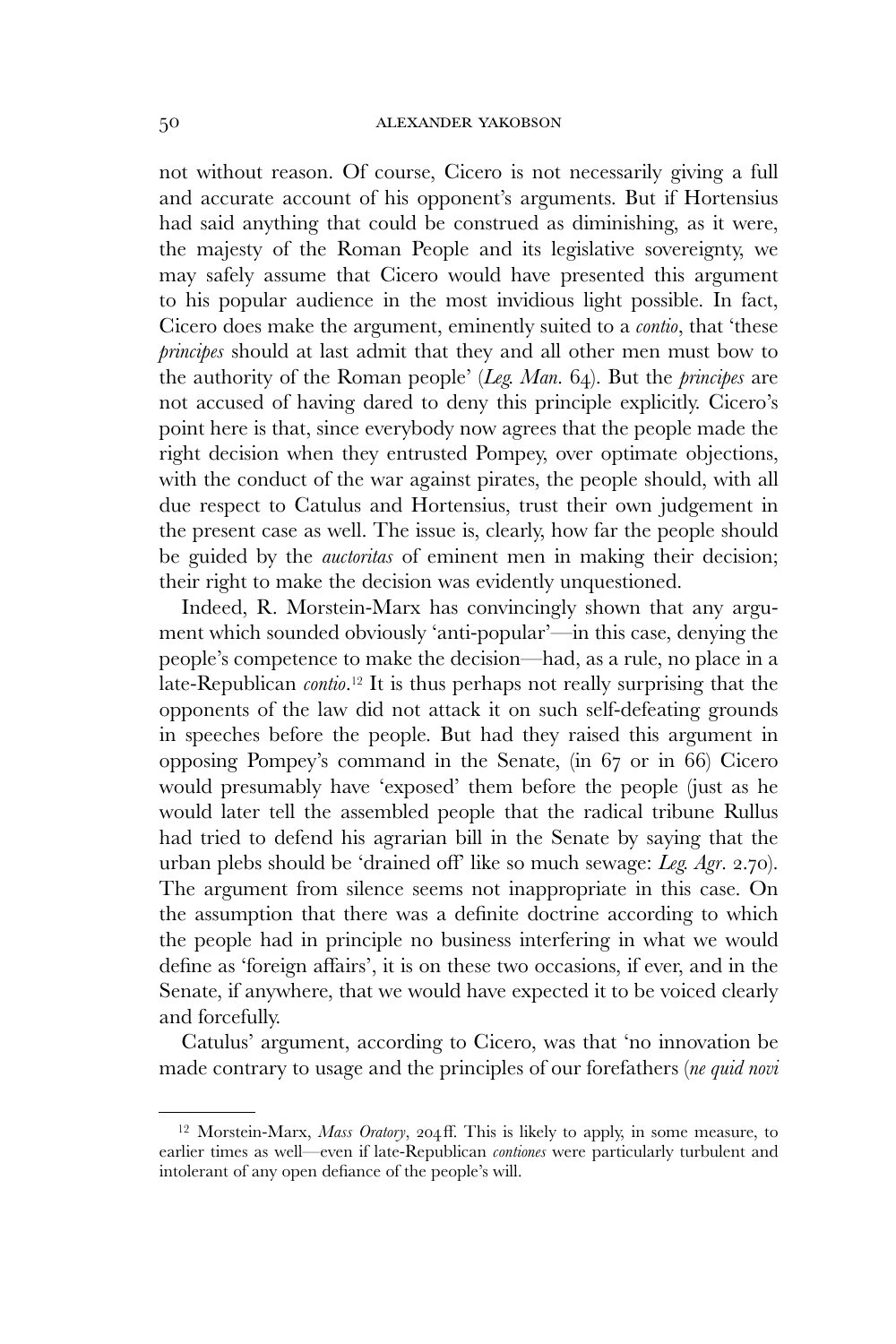*fiat contra exempla atque instituta maiorum*)' (*Leg. Man*. 60). For the reasons just indicated, the 'innovation' probably had to do with the excessive power conferred on Pompey, rather than with the assembly making the decision. Cicero mentions the rhetorical question which Catulus had put to the people when he was opposing the *Lex Gabinia* in 67—'on whom would you set your hopes if anything should happen to Pompey, in the event of your staking everything on him' (*Leg. Man*. 59). For what it is worth, Dio's account of the speech (36. 31–36) <sup>13</sup> presents his whole case as based on opposition to the excessive and untraditional concentration of power in the hands of a single individual. It is true that Catulus is also said to have remarked that annual magistrates elected by the people should not be replaced by extraordinary commands entrusted to private individuals (33). This would be the most 'popular' way possible to object to legislative interference with provincial commands. But Catulus' actual advice to the people in this case, according to Dio, was to elect several commanders for the conduct of the war against pirates, rather than one  $(36.1-4).^{14}$  This should perhaps be taken seriously: L. Roscius, an optimate tribune who also opposed the law or rather tried to oppose it, faced with the crowd's loud hostility—is said to have indicated by a gesture that two commanders should be chosen, rather than one.15 If such a proposal was made, it must have been aimed at sabotaging Pompey's appointment; but it also entailed acknowledging the legitimacy of extraordinary commands conferred by the people.

The *optimates* of the late Republic—and, no doubt, most senators at all times—must have felt that decisions on such weighty and complicated matters as war and peace, negotiations with foreign rulers and the administration of the provinces, should be made by the Senate or at any rate on the basis of its *consilium*. This was part of their desire to guide and shape, as much as possible, Rome's public policy (not just 'foreign policy'). The traditional policy-guiding function of the Senate and the people's legislative power coexisted, overlapped and sometimes clashed; no precise border-line could be drawn between them. When laws dealing with such matters were submitted to the people without the Senate's

<sup>13</sup> Cf. Plut. *Pomp*. 25.5.

<sup>&</sup>lt;sup>14</sup> This is followed by a lacuna in the manuscript. But Dio could hardly have made Catulus argue that the people have in any case no business electing *imperatores*, after suggesting that several ones be elected on that occasion.

<sup>15</sup> Dio 36.30.3–4; Plut. *Pomp*. 25.6. Cf. Steel, *Cicero, Rhetoric and Empire*, 117 note 10.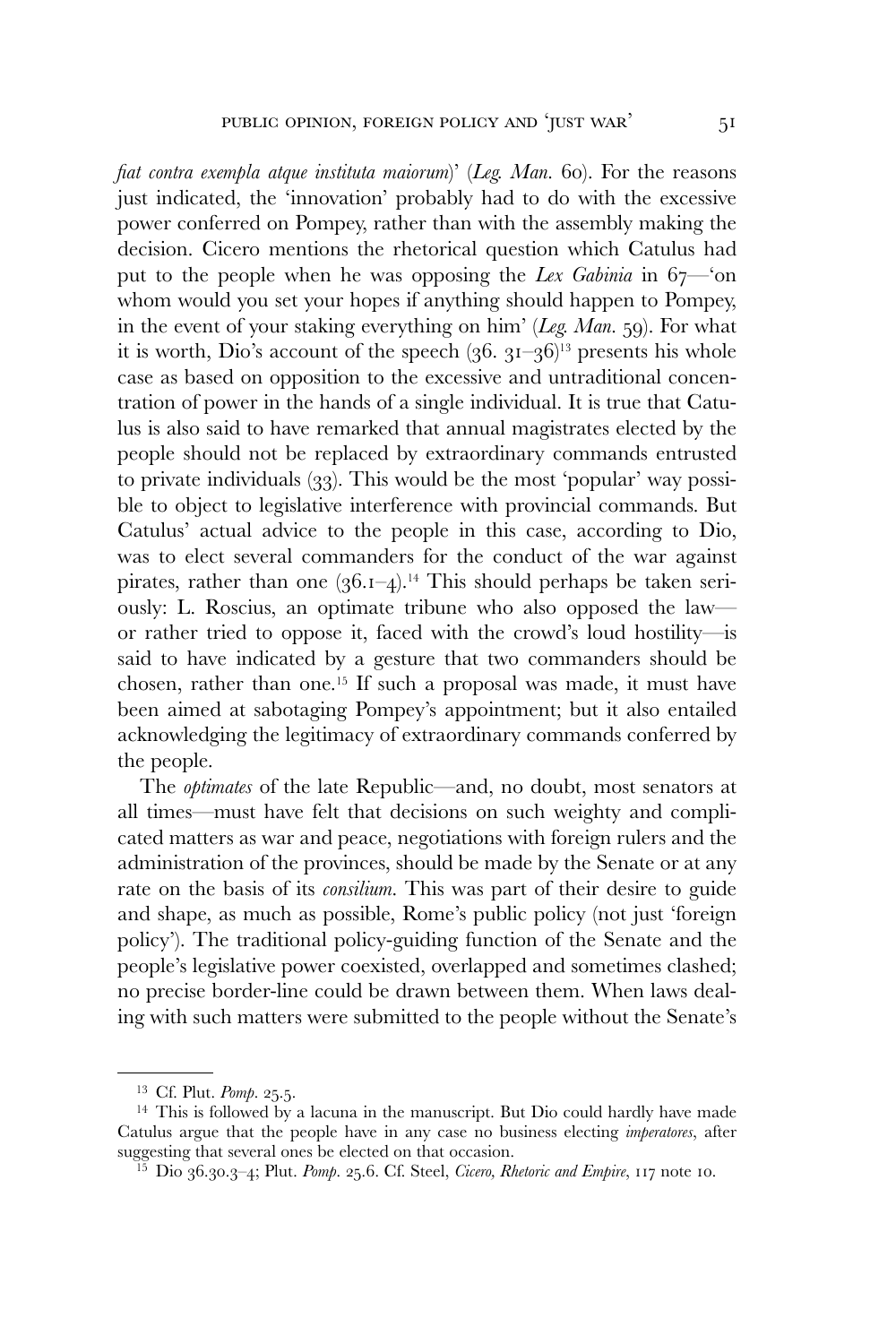prior approval, they were apt to be opposed (far from always effectively) as contrary to *mos maiorum*—chiefly, though not solely,16 on the grounds that they bestowed excessive powers on individuals. Closely connected with this objection, though not quite identical, was the opposition in principle to *imperia extraordinaria*. This, it should be stressed, was not simply another way of saying that the Senate, rather than the assembly, should make the decision. At least in theory, it applied to senatorial decrees no less than to laws. Pompey's command in Spain against Sertorius, conferred by the Senate, was opposed by many senators on those grounds (*non oportere mitti hominem privatum pro consule*: Cic. *Leg. Man*. 62). In 44 Cicero opposed a motion in the Senate bestowing on P. Servilius a special command against Dolabella (*Phil*. 11. 17–18). He objects to extraordinary commands in principle: *nam extraordinarium imperium populare atque ventosum est, minime nostrae gravitatis, minime huius ordinis*. Cicero claims (with little regard to historical veracity, but presumably in accordance with his true 'constitutional' instincts, at any rate at that stage) that he had always regarded such commands as dangerous—unless necessary (*nisi cum est necesse*). This qualification, as well as the historical survey which follows, including instances of such commands bestowed by the Senate as well as the people, make it clear that there was nothing iron-clad about this principle even in theory—much less in late-Republican practice.17

No doubt, many optimates were willing to be more flexible when it was the Senate, rather than the assembly, that was asked to determine that there was a 'necessity' that justified a departure from usual procedures. The traditional opposition to extraordinary commands was inevitably 'biased' against interventions by the assembly. But when modern scholars, relying largely on this opposition, describe the Senate's exclusive control of 'foreign policy' as one of the fundamental

<sup>16</sup> In denouncing the 'confiscation' of Cyprus carried by Clodius, Cicero stresses the abuse of legislative procedure involved in imposing the harsh punishment on an 'innocent' king without a proper hearing: "lege nefaria… regem Cypri… causa incognita publicasses populumque Romanum scelere obligasses" (*Dom*. 20; cf. *Sest*. 57; 59). Since it was the Senate rather than the assemblies that received foreign ambassadors and rulers, it could be claimed that it was the proper forum for making such decisions if they were to be made 'causa cognita'.

<sup>&</sup>lt;sup>17</sup> Cicero argues at length that if the Senate is to choose the commander (rather than entrusting this function to the consuls), this would introduce the 'canvass' (*ambitio*) into the Senate, which he finds highly inappropriate (19). The power of the Senate versus that of the people was evidently not the only issue at stake in the arguments over extraordinary commands. See also Cic. *Dom*. 18–19.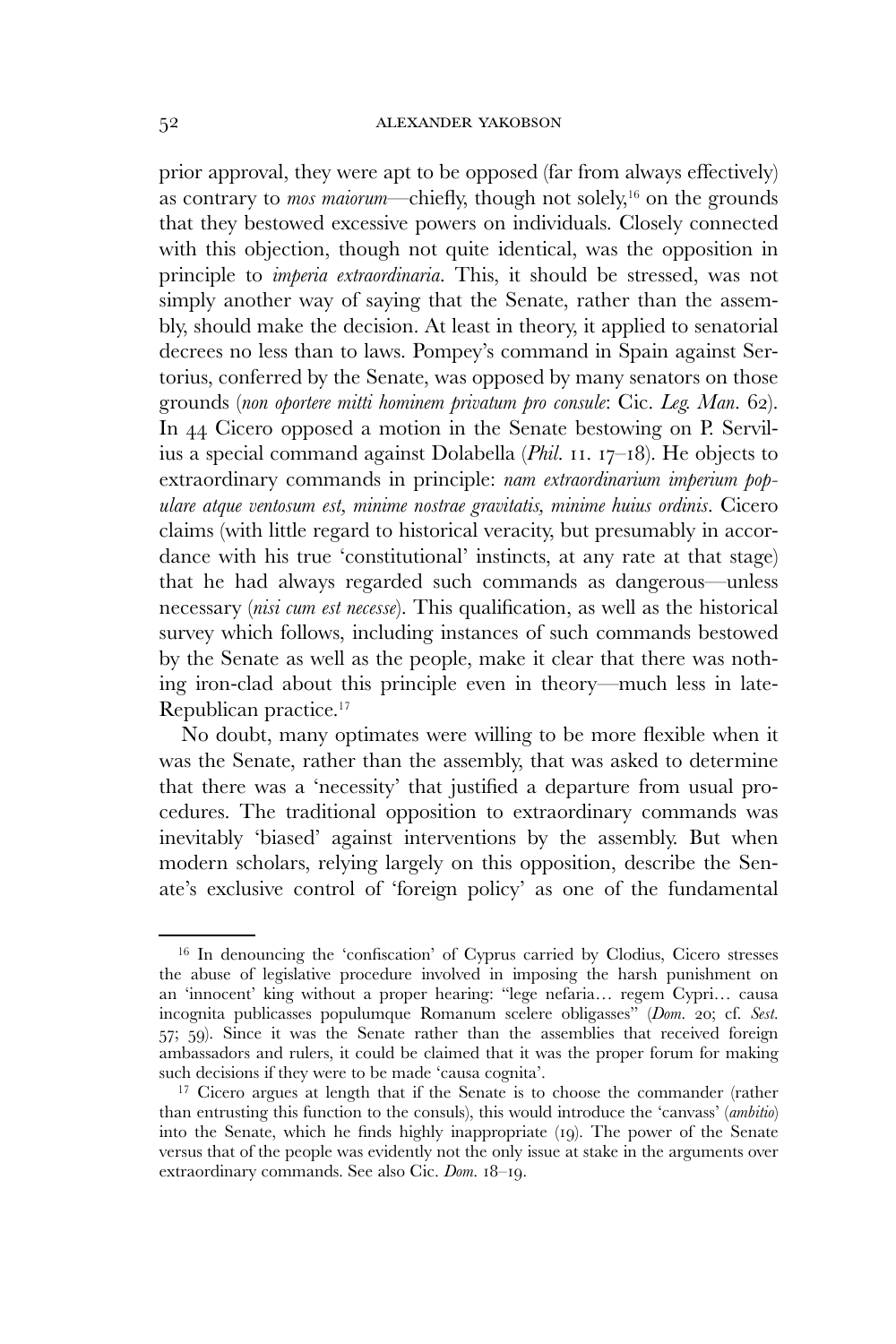principles of Rome's traditional constitution, they go too far. No such general rule was observed in practice, and it is doubtful whether such a doctrine (which would have had to go far beyond the question of provincial commands), openly and clearly articulated, could ever have commanded wide acceptance.

Thus, the repeated instances of the assemblies interfering in the conduct of Rome's foreign policy in the last century of the Republic need not be regarded as a late-Republican aberration testifying to the collapse of traditional constitutional norms.18 E. Badian has virtually equated Tiberius Gracchus' announced intention to settle the question of King Attalus' bequest of his kingdom to Rome through the tribal assembly with the 'Beginning of the Roman Revolution': once Tiberius took this step, 'he could no longer claim to be acting within the constitution. Foreign affairs as well as finance had always been left to the senate to deal with: that (and particularly finance) was recognised by Polybius, i.e., by his Roman friends.'19 Indeed, Polybius is more unambiguous on the question of finance. Describing the powers of the Senate, Polybius says that 'in the first place, it has the control of the treasury, all revenue and expenditure being regulated by it' (6.13.1); he later stresses that this is the most important power of the Senate (14.2). He makes no similar general statement about the control of 'foreign (or 'imperial') affairs'. The assignment of provinces by the Senate is not mentioned at all (possibly because governors were usually appointed by lot); though later on he does mention the Senate's power of prorogation (6.15.6). Polybius relates that the Senate is in charge of dispatching embassies to foreign countries and receiving embassies from them. This control of diplomacy naturally gave the Senate a vital role in the conduct of foreign and imperial affairs, and Polybius adds that 'many of the Greeks and many of the kings' are convinced that Rome is an aristocracy, 'since the Senate manages all business connected with them'  $(13.6–9)$ .

As for the people, they 'have the power of approving or rejecting laws, and what is most important of all, they deliberate on the question

<sup>18</sup> See, e.g., T.P. Wiseman, "Caesar, Pompey and Rome, 59–50B.C.", *CAH*<sup>2</sup> ix. 379, on Clodius' legislation dealing with external matters in 58: "happy to usurp the Senate's traditional role in foreign policy, the assembly passed both laws".

<sup>19</sup> E. Badian, "Tiberius Gracchus and the Beginning of the Roman Revolution", *ANRW* 1.1 (1972), 713. Badian regards this as Tiberius' first clear violation of the Republican 'constitution', which set in motion the chain of events leading to the final catastrophe.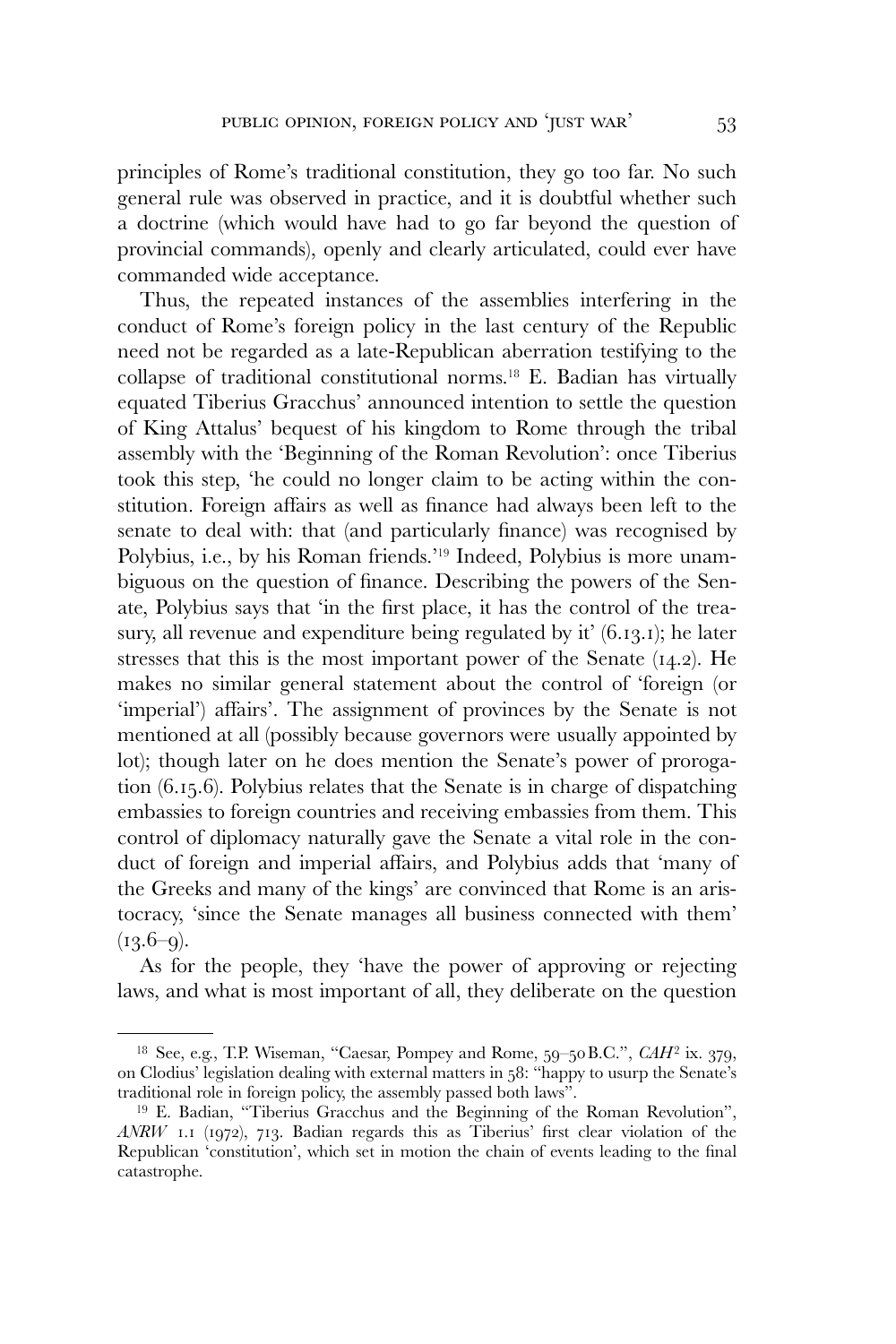of war and peace. Further in the case of alliances, terms of peace, and treaties, it is the people who ratify all these or the reverse' (14.10–12). It does not follow from this description that there was anything blatantly 'unconstitutional' about the people using their power of legislation in order to tackle issues of foreign policy. In fact, the people's very decisions on war and peace, as well as on treaties with foreign powers, were, technically, acts of legislation. Traditionally, the people's votes on those matters were preceded by senatorial decrees. But Polybius relates the people's vote, in 264, for the decision leading to the First Punic War which had not been sanctioned by the Senate (1.11.1). Had Polybius had a clear concept of 'foreign policy' as the exclusive province of the Senate, he might perhaps have found this procedure sufficiently 'unconstitutional' to comment upon. Polybius stresses the people's wide discretion in using their legislative power, even mentioning the possibility of laws specifically meant to deprive the Senate of some of its traditional authority (16.3). Moreover, a measure bestowing imperium on an individual by the vote of the assembly, while it was open to criticism as 'extraordinary' by its opponents, was apt to be regarded by its supporters as an exercise of the people's fundamental right, in Polybius' words, to 'bestow office on the deserving'  $(14.9)^{20}$ 

Thus when a Roman politician—whether Memmius in 111 or Cicero in the 60s—addressed the people on foreign policy issues, he could, if he so chose, treat them as any other political controversy, assuming as a matter of course (rather than having to defend explicitly) the Roman People's right to be the ultimate judge and arbiter. It has been suggested that Cicero, in his speech *De Lege Manilia*, sought to 'shift the audience's focus away from the difficult question of extraordinary commands' and avoided giving 'a serious and convincing refutation of the constitutional objections to the law', because this 'would have involved asserting the primacy of popular legislation in matters of foreign policy' (so as not to

<sup>20</sup> Cf., e.g., Cic. *Leg. Man*. 49–50. It has been argued that when a new function had to be created (such as Pompey's sea command in  $67$ ), a double vote by the assembly was considered necessary—creating the new function, and then selecting the man to perform it: see Ridley, "The extraordinary commands", 281. This is plainly indicated in Dio 36.23.4–5 (though Dio is not always reliable on such matters) and perhaps implied in *Leg. Man*. 52.5. Ridley compares the late-Republican bestowal of commands by *leges* to "*[p]rorogatio* [that] had originally been managed by the *comitia*, since it called for a reaffirmation of the people's choice in the election a year earlier. After more than a century, this reappointment came to be the senate's prerogative… The late Republic saw a return to a comitial lex" (Ridley, "The extraordinary commands", 294–295).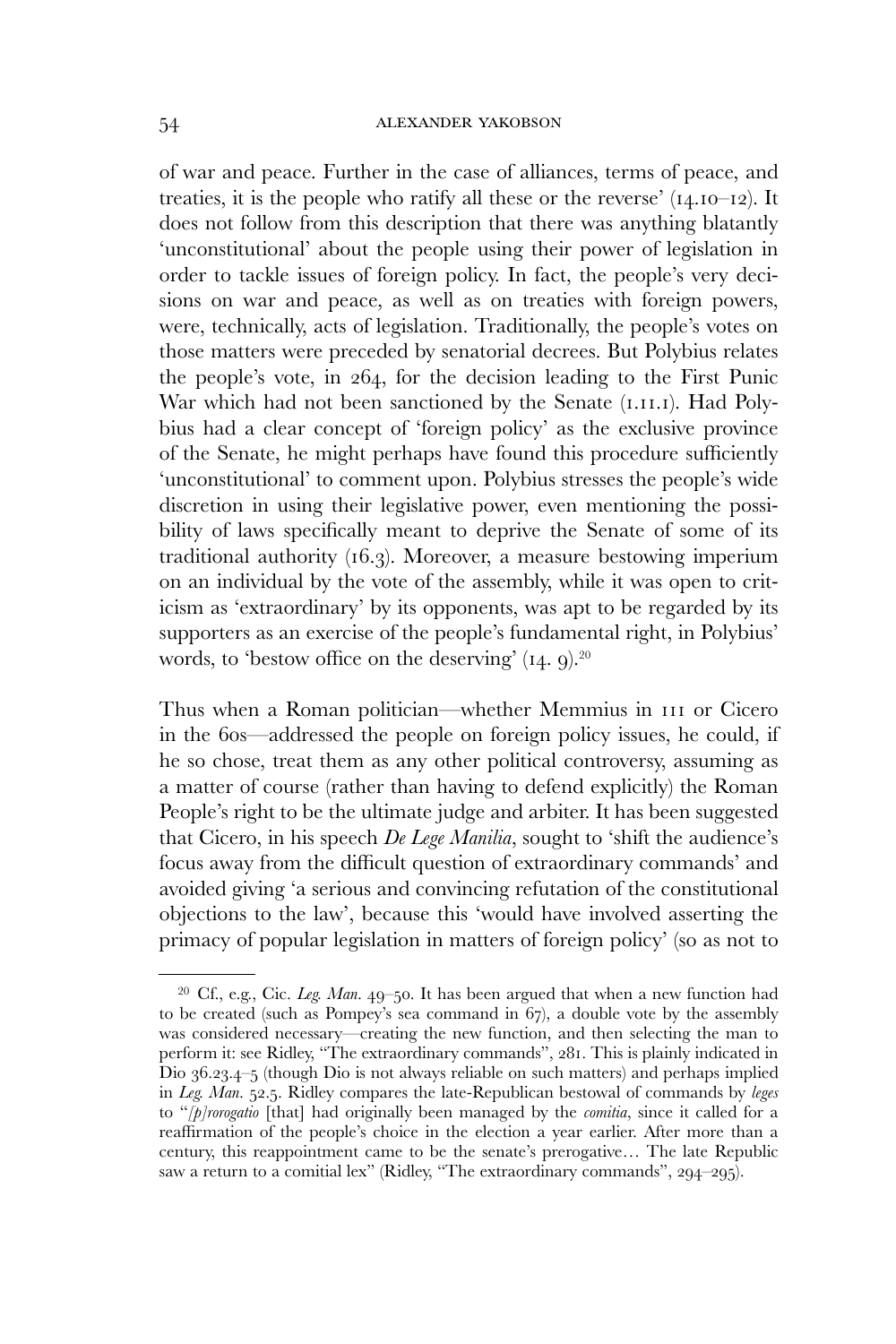make his speech too provocatively *popularis)*. <sup>21</sup> Cicero's ability to dodge and misrepresent difficult issues should not of course be doubted. But in this case it does not seem that his audience needed to be persuaded that it had the right to decide the issue at hand; and had any objection to this right been raised by the opponents of the bill, it would probably have served Cicero's rhetorical purpose to overstate rather than to dodge it.

II

What, then, did the popular audience need to be persuaded of? It may be asked whether the assemblies' decisions affecting foreign policy reflected, in any real way, public opinion on matters of foreign policy as such, as opposed to popular support for the 'great men' who received their commands through legislation. Sallust's account of the Jugurthine war describes the populace as keenly interested in what was happening in Numidia. The Roman plebs in the late second century, could, according to this account, be swayed by arguments that dwelt on the honour and safety of the empire. But the 'mob' of the last decades of the Republic, as it is portrayed in the sources and described by many historians, might be thought to have known and cared little about empire and foreign policy—unless, of course, its own material interests were directly involved (an important qualification). The people's vote, when it was not merely a ratification of a decision taken by the Senate (as was surely often the case when treaties were approved), might be a reflection of popular support for Pompey, or Caesar, or Clodius (who arranged extraordinary commands for others). In such a case the decision would be overwhelmingly a matter of internal politics rather than foreign policy.

We shall try to catch a glimpse of the people's attitudes to questions of foreign policy, in so far as these can be gauged, indirectly and imperfectly, from the content of the speeches delivered by members of the elite who addressed the people and, presumably, tried to tap to prevailing public sentiment. The methodological pitfalls involved in such an attempt are obvious, especially because what we have are of course merely published versions. But we have no better way of trying

<sup>21</sup> Steel, *Cicero, Rhetoric and Empire*, 126; 180.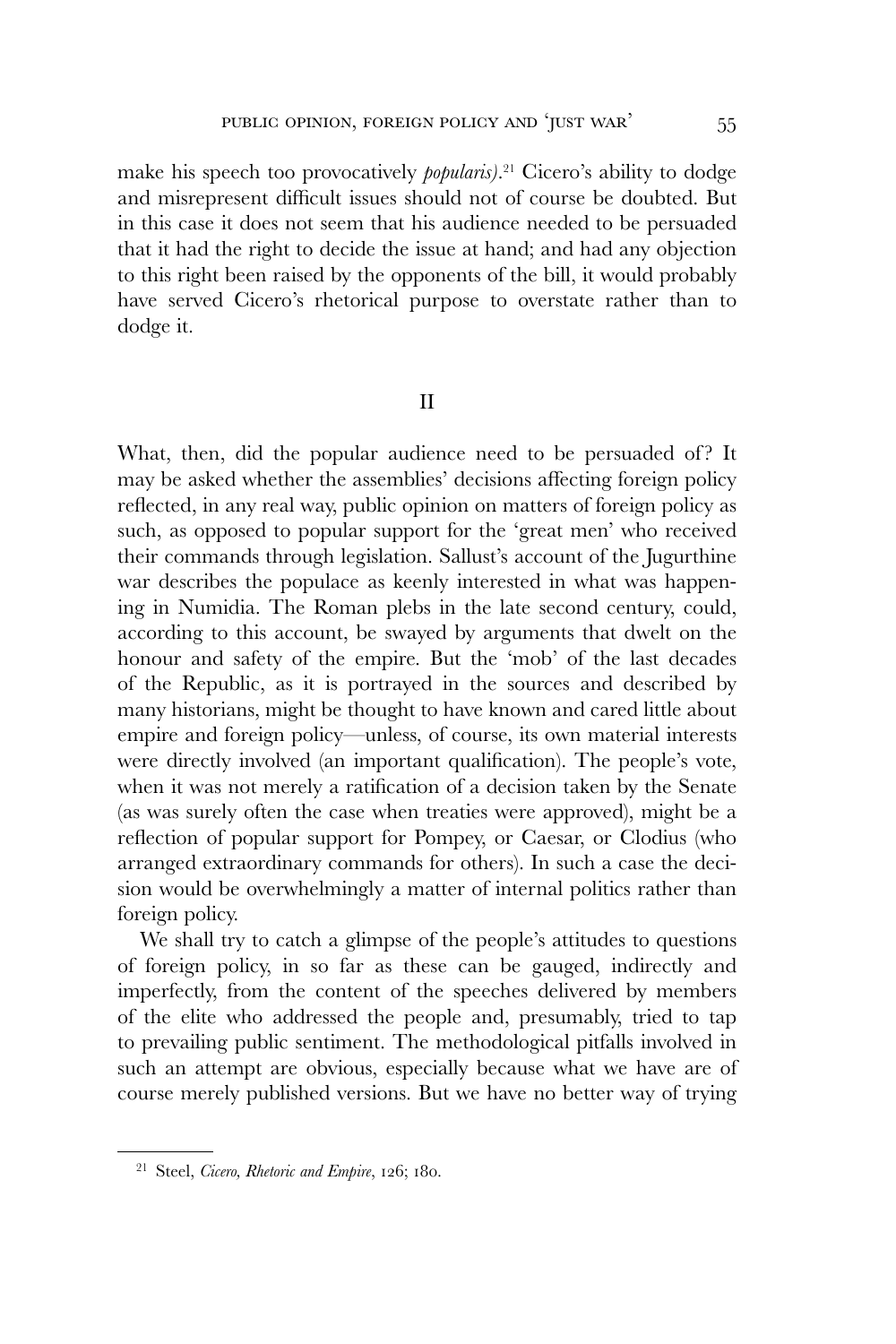to assess popular attitudes, and after all the published speeches, in P.A. Brunt's words, at least had to 'ring true.'<sup>22</sup> Cicero's speeches *in contione* are sufficiently different in tone from senatorial and forensic ones to confirm that even in the published versions he took account of the presumed attitude of his audience—and Cicero is, unsurprisingly, our star witness. Moreover, since the published versions were addressed to the reading public—i.e., mainly to the upper classes—we can assume that they were at any rate no more 'popular' in tone than the speeches actually delivered before the people.

Addressing the Roman people in a *contio* in his speech against the agrarian bill of 63, Cicero attributes to the proposer of the bill, P. Servilius Rullus, dark schemes in the various parts of the Roman world covered by it. Among other things, says Cicero,

He [Rullus] often heard this matter discussed in the senate and sometimes from this place [*saepe in senatu, non numquam ex hoc loco*; i.e., from the Rostra]…that King Hiempsal [of Numidia] possessed some lands on the sea-coast, which Publius Africanus assigned to the Roman people: but that a guarantee was afterwards given to him concerning them by the consul Gaius Cotta. But because you [*i.e., the People*] did not order this treaty to be made, Hiempsal is afraid that it is not binding and ratified. However that may be, your judgement is done away with [*tollitur vestrum iudicium*], the entire treaty is accepted and approved [because the law recognized this piece of land as belonging to the King—in exchange for a bribe, according to Cicero] (*Leg. Agr*. 2.58).

The passage shows that the traditional power of the people to sanction treaties was far from being a mere formality in the late—very late— Republic. King Hiempsal is said to have felt insecure because the territorial concession that he had received from a Roman consul had not been ratified by the people, and Cicero expects that some *invidia* towards Rullus will result from presenting him as 'pre-judging', in his comprehensive agrarian measure, an issue that had to be decided by the *comitia*.

Moreover, and even more significantly, if this question—surely, a very minor point of foreign policy—was discussed not just in the Senate but,

<sup>22</sup> Brunt, "Laus Imperii", 290. Cicero's speeches, according to Brunt, "surely reveal the popular sentiments on which Cicero found it expedient to play". Morstein-Marx, *Mass Oratory*, stresses the upper-class speakers' ability to shape (rather than their need to reflect) public opinion when addressing the people in *contiones*.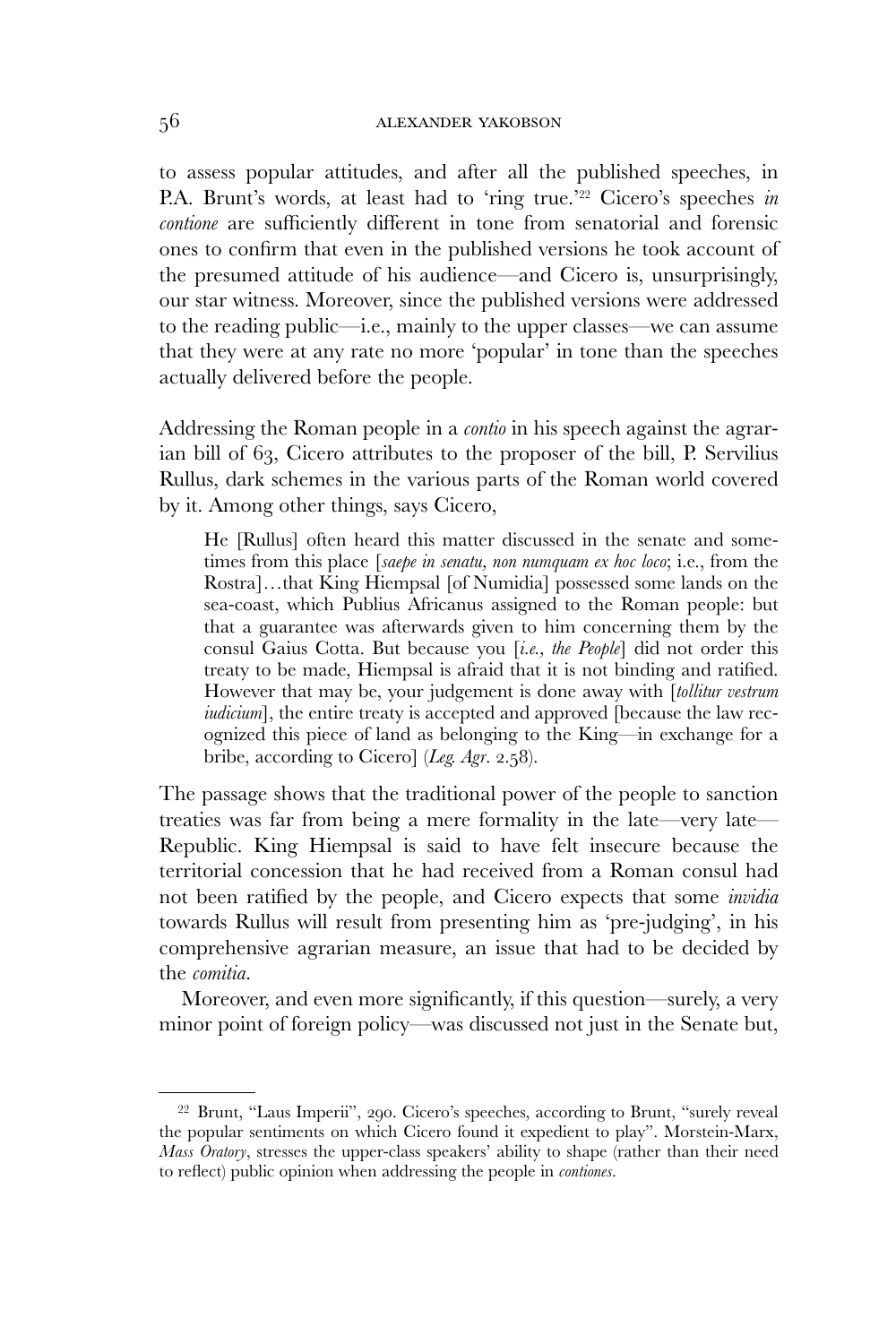repeatedly—*non numquam*—before the people, this is a strong indication that the involvement of the general public in the conduct of foreign policy was not confined to ratifications (which might of course be purely formal) of decisions made by the Senate, but included regular public debates.

A much more important issue of foreign policy in the 60s and the 50s was of course Egypt: the debate about King Alexas' will by which the Roman People allegedly inherited the kingdom, and the struggle over the restoration of king Ptolemy Auletes to his throne. These questions were repeatedly made the subject of legislative proposals (and once, in 59, of a law—recognizing Ptolemy Auletes as 'friend and ally' of Rome) and debated before the people in *contiones*; numerous sources attest to that. In the same speech *De Lege Agraria* (2.41), Cicero refers to the controversy:

What about Alexandria and the whole of Egypt? … Who among you is unaware that it is said that, by virtue of the will of King Alexas, this kingdom became the property of the Roman people? Here I, the consul of the Roman people, not only pronounce no judgement on this point, but I do not even say what I think; for the matter seems to me not only important to decide, but even difficult to discuss. I see someone who asserts that the will has been made; I am aware that a decree of the Senate exists stating that it entered upon the inheritance at the time when, after the death of Alexas, we sent envoys to Tyre to recover a sum of money deposited there for them. I remember that Lucius Philippus [consul 91] frequently attested these facts in the Senate, adding that nearly everyone agrees that he who occupies the throne today neither by birth nor in spirit is like a king. On the other hand it is said that there is no will, that the Roman people ought not to show itself so eager to seize all the kingdoms upon earth [*dicitur contra nullum esse testamentum, non oportere populum Romanum omnium regnorum appetentem videri*], that our citizens are likely to emigrate to that country, attracted by the fertility of the land and its abundant supplies of everything. Shall this important affair be decided by Rullus and his colleagues the decemvirs?

Not merely the general question of Egypt, but various details of the ongoing controversy are assumed by Cicero to be to be a matter of common knowledge. The prospect of this important issue of foreign policy being decided by the *decemviri* without reference to the people is expected to provoke popular resentment.

Morstein-Marx, in his recent book on the contional oratory in the late Republic, speaks of the 'remarkably elliptical way' in which Cicero refers to this controversy in his speech before the People. All the complicated details surrounding it, including the sending of Roman envoys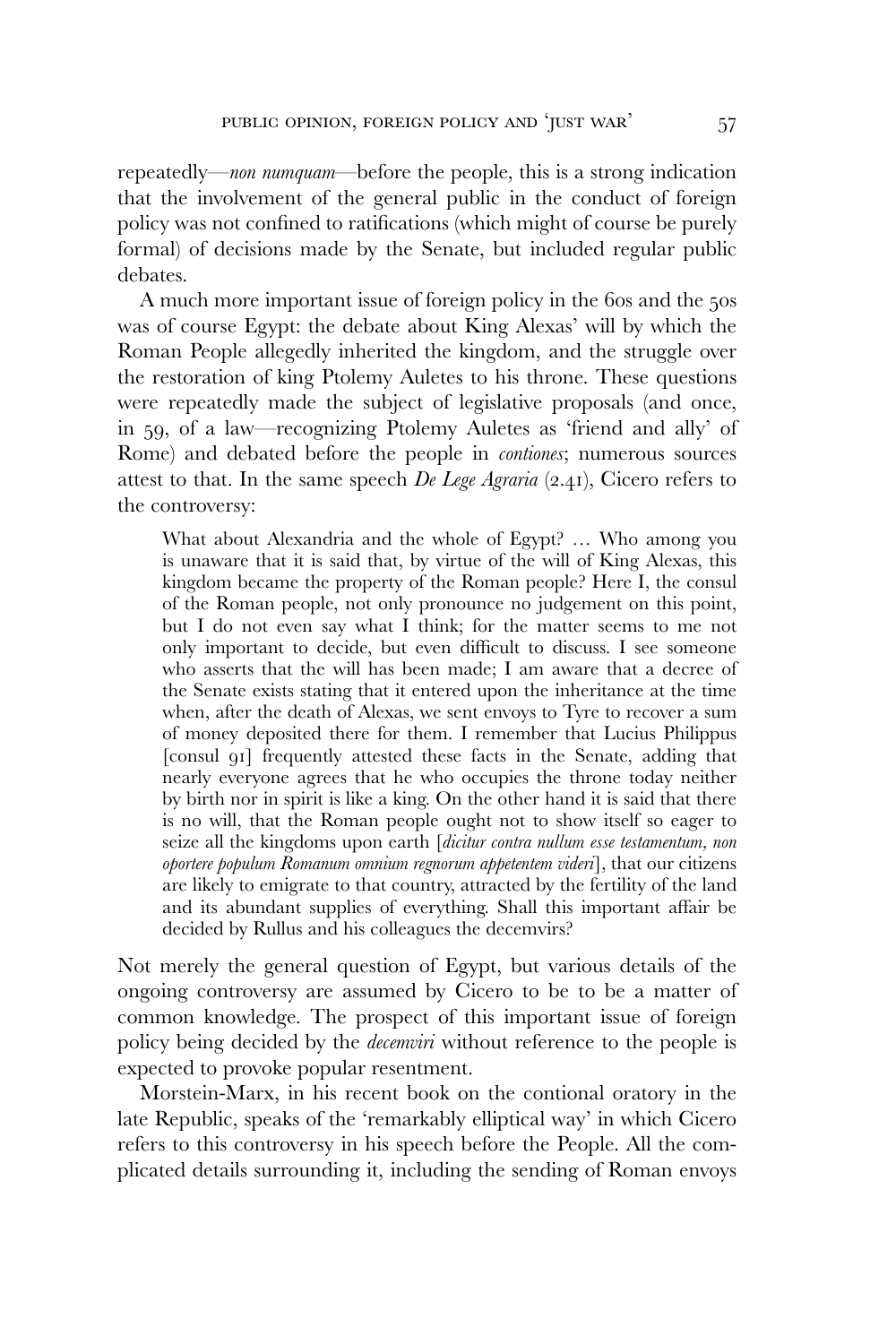to Tyre, are assumed to be matters of common knowledge. Cicero assumes familiarity, on the part of his listeners, with events reaching back sixteen or twenty-three years (depending on which of the two homonymous kings are meant). "Such a presumption of knowledge clearly rests on the fact that the relevant questions received much public ventilation" in previously-held *contiones* (cf. 44).<sup>23</sup>

Morstein-Marx rightly regards this passage as confirming his thesis, based on an analysis of contional rhetoric, that the Roman people addressed by orators was no 'ignorant mob': "[T]he acquaintance of the plebs with the traditions and workings of the Republic would probably compare favorably to that of the citizens of many a modern democratic state."24

This applies to foreign policy as well. Both *De Lege Agraria* and *De Lege Manilia* seem to assume a relatively high degree of 'foreignpolicy' knowledge on the audience's part. That Cicero should mention numerous major wars fought by Rome in the past, as well as the names of Rome's famous adversaries in those wars, is only natural. More noteworthy are such details as the status of King Hiempsal's lands on the sea-coast or the Roman envoys once sent to Tyre. Moreover, Cicero mentions an impressive number of foreign, sometimes relatively obscure, names of peoples and cities.25 One wonders how many of such names would be mentioned in a major foreign policy speech addressed by a modern leader to the people (i.e., in a TV appearance).

A note of caution is perhaps called for: we cannot be quite sure that Cicero, if indeed he mentioned those details and names in the speeches actually delivered before the people, really assumed that his audience would know them all. Perhaps, at least in some cases, he merely assumed that the people wanted to be treated, by those who addressed them, as if they could be expected to know—and to care: i.e., as knowledgeable, respectable and responsible citizens and not as

<sup>23</sup> The tribunician bill of 65: Suet. *Iul*. 11; Plut. *Crass*. 13.2. On the 'Egyptian question' and Roman politics in the 50s, see Wiseman, "Caesar, Pompey and Rome", 391–393. Millar, *The Crowd in Rome*, 159 comments on a fragment from Fenestella (frag. 21Peter) describing 'repeated *contiones*' on the Egyptian question in 57, with attacks by a tribune against a consul and against the Egyptian king: "[the passage] perfectly captures the now established role a tribune could hope, by rousing popular feeling, to play in foreign policy".

<sup>24</sup> Morstein-Marx, *Mass Oratory*, 113–114; 118.

<sup>25</sup> See, e.g., *Leg. Man*. 20–22; 33; 35; *Leg. Agr*. 2.39–40; 50–52; 57–58. Cf. *Leg. Agr*. 2.66; 71; 86; 96–97 (places in Italy).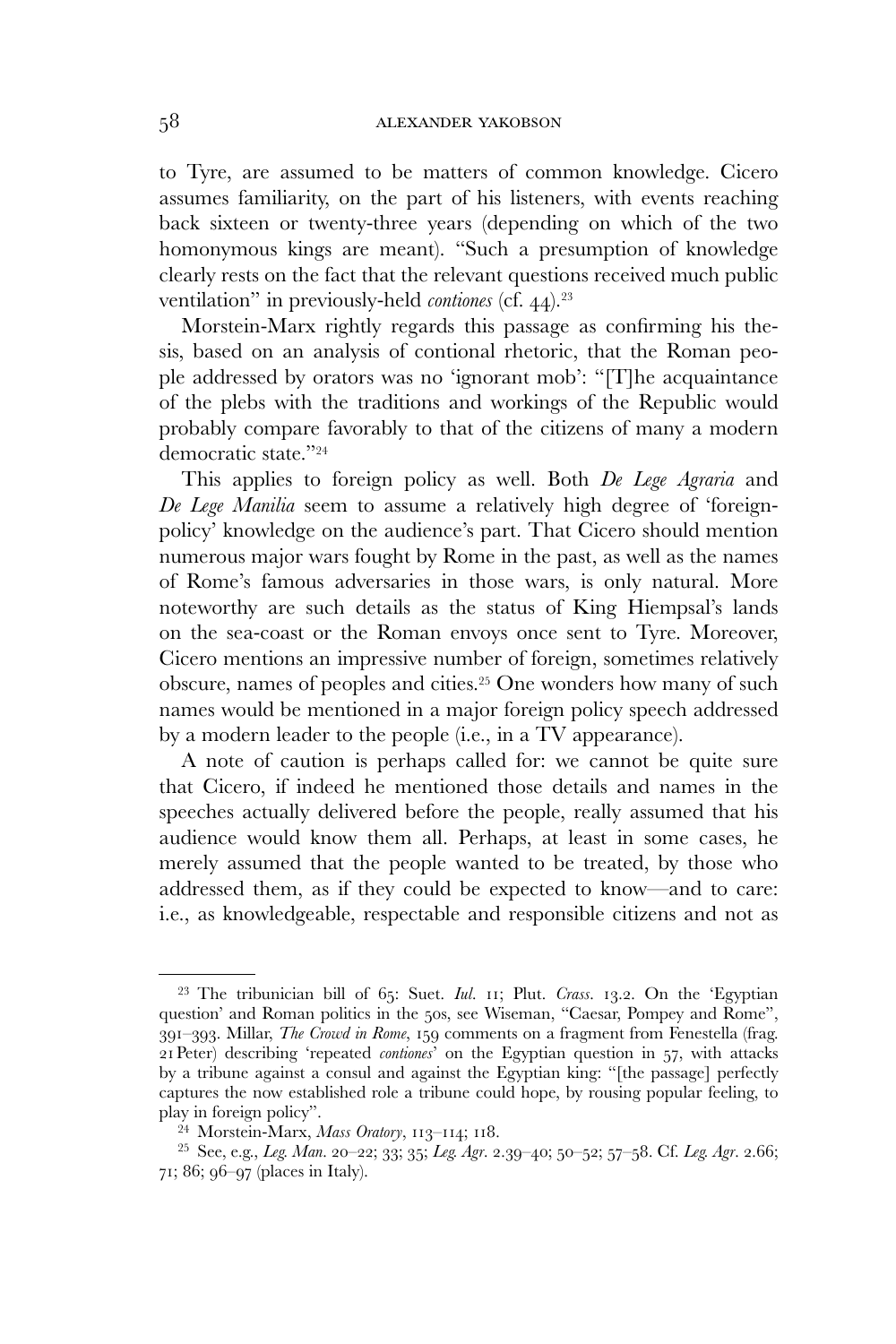an 'ignorant mob'. But even if we are dealing here with rhetorical conventions on how the Roman people should be addressed, rather than with any direct reflection of Cicero's audience's level of knowledge and its attitudes—this is nevertheless not insignificant: a truly 'ignorant mob', lacking all civic consciousness, would presumably have cared for none of these things.

Cicero's rhetoric gives the impression that the people expected to hear serious and detailed arguments pertaining to the conduct of Rome's foreign and imperial policy—not just an assurance, for example, that by sending Pompey to the East they would greatly enhance the power and prestige of a man considered as 'the people's friend'. So far from merely relying on Pompey's obvious popularity with his audience, Cicero goes to great lengths to assure it that the bill in question is necessary for the good of the state, for the defense of Rome's empire and her allies. A surprisingly large part of the speech on Pompey's command consists of Cicero assuring his hearers that Pompey, unlike other Roman generals, can be relied on not to oppress the allies:

Words cannot express, citizens, how bitterly we are hated among foreign nations owing to the wanton and outrageous conduct of those whom of late years we have sent to govern them…Wherefore, even if you possess a general who seems capable of vanquishing the royal army… still, unless he be also capable of withholding his hands, his eyes, his thoughts from the wealth of our allies, from their wives and children, from the adornments of temples and of cities, from the gold and treasure of kings, he will not be a suitable man to be sent to the war against an Asiatic monarch… Then hesitate no longer to entrust supreme command to this one man, the only general found in all these years whose allies rejoice to receive him and his army into their cities.26

Cicero puts great rhetorical emphasis on this point, and dwells on it at greater length than on the danger of Rome losing her tax revenues from Asia, or on the need to protect the fortunes of Roman *publicani* and businessmen in that province.27 The prominence accorded to this theme in the speech<sup>28</sup> may well reflect rhetorical conventions (as well as, conceivably, Cicero's own concerns), rather than be a direct reflection of what arguments, in the orator's estimation, would be most likely to

<sup>26</sup> *Leg. Man*. 65; 67–68. Cf. 13; 37–41; 64–66.

<sup>27</sup> *Leg, Man*. 3–4; 14–16, 17–19.

<sup>28</sup> Not always reflected in scholarly accounts of Cicero's argumentation: cf. Steel, *Cicero, Rhetoric and Empire*, 130–135; 148–154.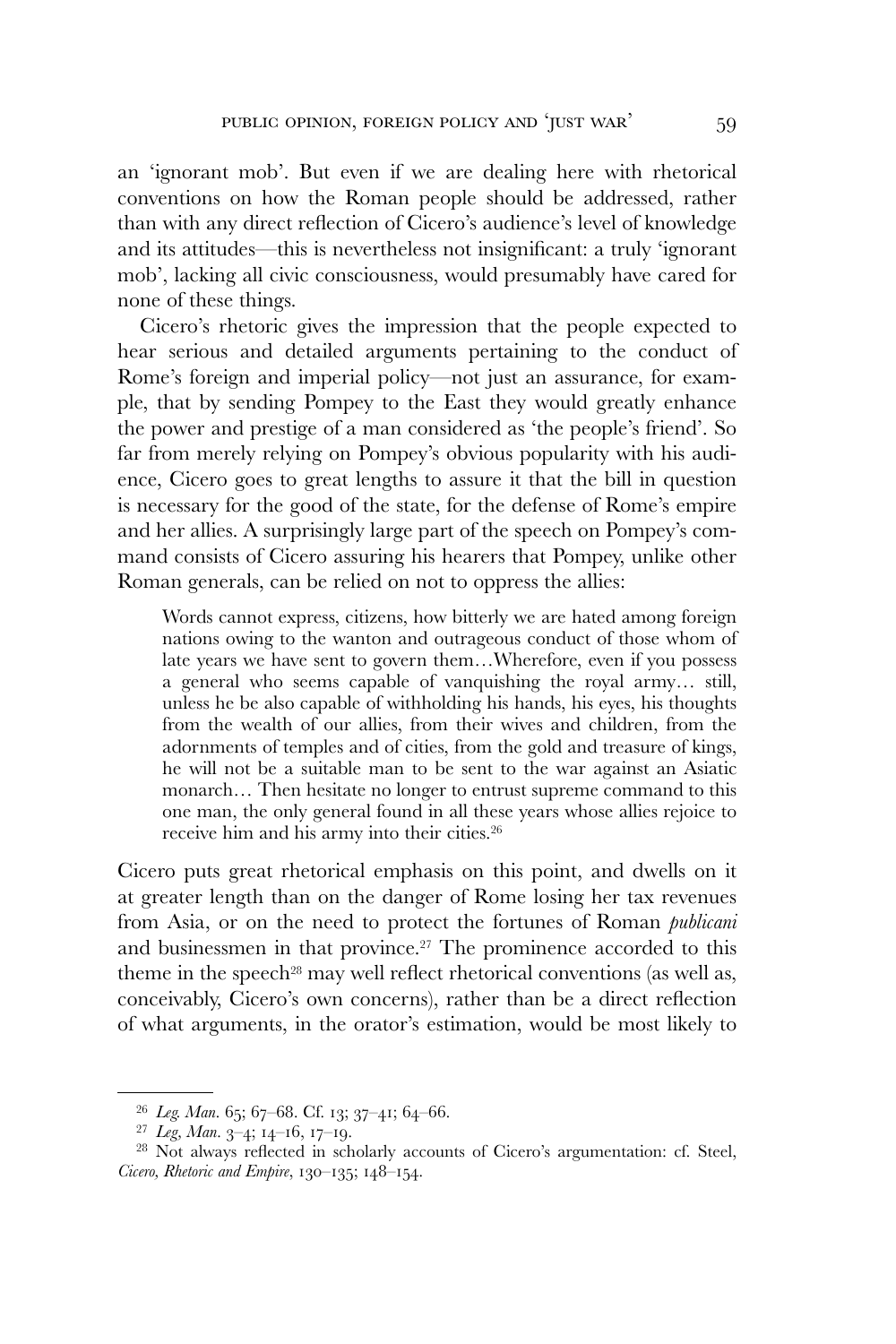move his audience. But, again, the very existence of such rhetorical conventions is significant. That "the urban plebs… could apparently be moved by the glamour of imperial glory"<sup>29</sup> is hardly surprising; Cicero's repeated appeals, throughout the speech, to his listeners' sense of pride in the empire do not, in themselves, refute the 'ignorant mob' stereotype (except in its most extreme and unrealistic form). But it is less self-evident that the crowd assembled in the Roman Forum needed—or was conventionally assumed to need—emphatic assurances regarding the treatment of Rome's allies. Brunt notes that Cicero dwelt on the need to treat Rome's allies fairly not only when he was expressing his private views or addressing his friends, but also when he addressed both upper-class and popular audiences: "[he] surely supposed that denunciation of misrule [in the provinces] would evoke indignation—Pompey in 71, he tells us (I Verr.45) had actually roused the people in this way", and stressed, in praising Pompey before the People, his fair treatment of Rome's allies as strongly as his generalship. Moreover, Cicero "does not add in this encomium that [Pompey's] behaviour would strengthen Roman rule".30 The demand that the allies be treated fairly is able to stand, rhetorically, on its own feet; it does not necessarily have to be justified by appeals to Rome's (enlightened) self-interest.

Going back now to Cicero's passage describing the ongoing debate on the future of Egypt (*Leg. Agr*. 2.41): the arguments of both sides enumerated by Cicero are surely not meant to tell the audience anything new. He is merely reminding the people of what they must have heard on numerous occasions. The arguments, then, are about whether or not the testament was indeed made (a point that was disputed despite a senatorial decree affirming this fact); the question of whether Ptolemy Auletes was worthy of his crown; the fear that a wealthy country like Egypt might attract Roman immigration if annexed; and, remarkably, the claim that "the Roman people ought not to show itself so eager to seize all the kingdoms upon earth".

Money is not mentioned. Not that it could have been absent from the debates: in 65, in a speech apparently made in the Senate, Cicero asked, indignantly, whether Rome's way to "regard as enemies those who give us money, and enemies of those who do not" (Cic. *Reg. Alex*.

<sup>29</sup> Brunt, "Laus Imperii", 291 (commenting on *De Lege Manilia*).

<sup>30</sup> Brunt, "Laus Imperii", 319.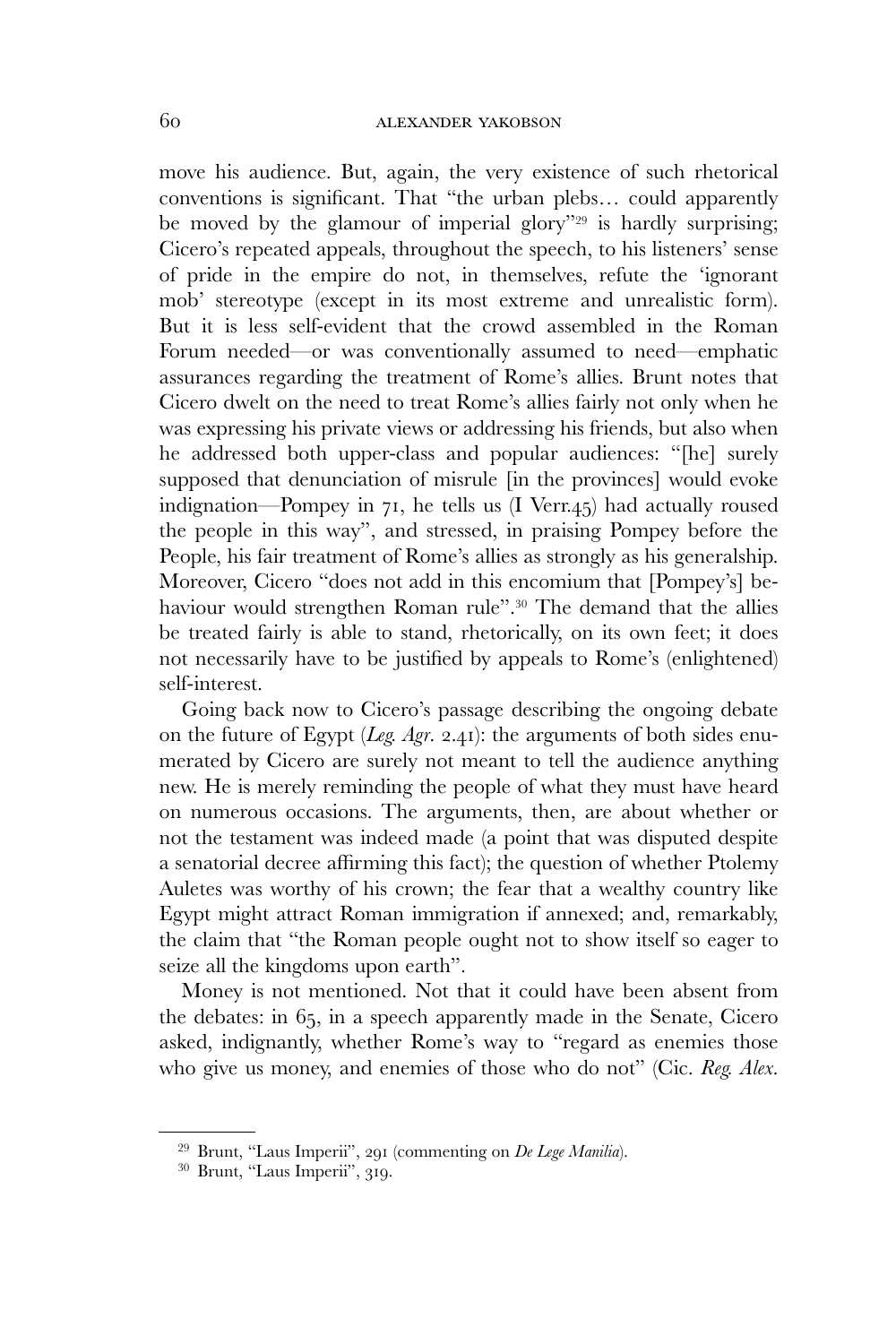frr.  $I-2$ ). The greed of those who favoured the annexation,<sup>31</sup> and, on the other hand, the prospect of greatly increasing the revenues for the Roman people—all this must have figured prominently in the debates both in the Senate and before the People. But Cicero, reviewing the debate in a non-partisan spirit, prefers to dwell on more edifying aspects of the controversy. This is no proof that they, rather than Egypt's riches, were really at the center of the debate; but they must have been an important part of it.

"The Roman people ought not to show itself so eager to seize all the kingdoms upon earth". Why not, actually? What is wrong with seizing all the kingdoms upon earth—at a time when it was well known, as Cicero did not shy away from asserting in public, that the gods have given universal rule to the Roman people?<sup>32</sup> This, surely, bears on another controversy: whether the Roman concept of a 'just war' had an ethical content, prohibiting aggressive wars, or whether it was purely formalistic, not really involving any serious claim that the war in question is undertaken in defense of Rome or of her allies.

## III

William Harris, in his *War and Imperialism in Republican Rome*, has argued that, contrary to what had often been claimed, "neither the fetial law nor the concept of the just war signifies… any resolve to fight only those wars which were felt necessary for the defence of Rome and its allies". "[A]ll that the Romans thought was required was proper procedure, the formally correct actions and words. This religious obligation was treated in the apparently pedantic and formalistic manner in which the Romans (among others) commonly treated such obligations… Naturally they had to decide on something to ask for if they were going to 'res repetere', but that is no evidence that they always or usually felt that they were being forced to defend themselves." In the second century, according to Harris, Roman propaganda claims portraying Rome's wars as 'just' in the sense of aiming at self-defense, or

<sup>&</sup>lt;sup>31</sup> If indeed outright annexation, rather than some other grab, was proposed: cf. A.N. Sherwin-White, "Lucullus, Pompey and the East", ch. 8a in *CAH*<sup>2</sup> ix. 271. Cicero's "non oportere populum Romanum omnium regnorum appetentem videri" seems to point in the direction of annexation.

<sup>32</sup> E.g., *Phil*. 6.19. See Brunt, "Laus Imperii", 297–298 on the 'conception of world empire' in Cicero's time, with references to Cicero's pronouncements on the subject.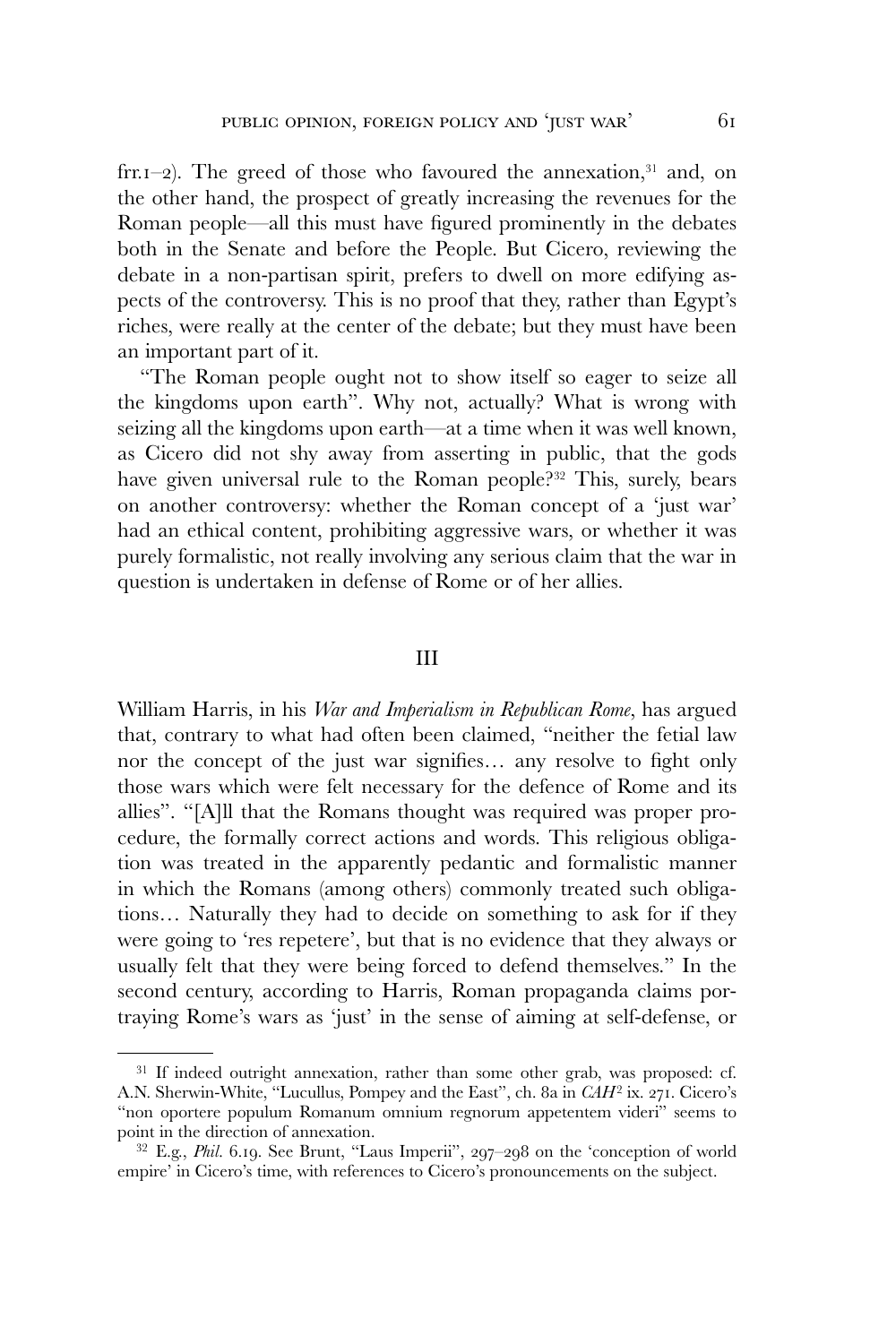defense of allies, were meant to impress Greek public opinion. A 'just war' in a moral sense was, he claims, an invention of Cicero and some of his contemporaries, influenced by Greek philosophy.33

Harris' views are a reaction to a tendency, on the part of some historians, to idealize not just the content of Roman official ideology and propaganda, but, sometimes, Roman foreign policy itself which is alleged to have been genuinely defensive, at least until a late stage. Whether or not one accepts, in full measure, Harris' general picture of Roman imperialism—systematic aggression dictated largely by greed34—it is obvious that there was plenty of aggression and rapacity in the history of Rome's wars and imperial rule. The gap between rhetoric and reality, in any culture, may be wide indeed; but the exact content of the rhetoric, and its significance, still need to be analyzed. When Cicero, addressing the crowd assembled in the Forum, adduces the argument that the Roman people should not show itself so eager to seize all the kingdoms upon earth, he surely does not intend to startle his hearers with a Stoic paradox. A new, recently imported doctrine, imposing untraditional limitations on Rome's aggrandizement, has no place in this context—only safe and widely approved platitudes. Cicero must be echoing precisely the traditional Roman notions of a just, as opposed to unjust, war.

The argument against aggressive, unprovoked conquest of a foreign country has, in this context, nothing to do with the fetial law and its

<sup>33</sup> Harris, *War and Imperialism*, 175; 170; 174. For a similar view, see Jörg Rüpke, *Domi Militiae: Die religiose Konstruktion des Krieges in Rom* (Stuttgart, 1990), 121–122. Alan Watson, *International Law in Archaic Rome*, 57 suggests that the doctrine of just war (in the ethical sense), which had been part of the archaic *ius fetiale*, fell into desuetude together with it. Brunt notes that the Roman concept of just war meant "fighting for [Rome's] own security or for the protection of the allies", but also remarks that "for Romans a just war was one in which the gods were on their side. The very formalism of Roman religion made it possible to believe that this divine favour could be secured, provided only that all the necessary ceremonies and procedures had been duly followed": Brunt, "Laus Imperii", 290; 308. For a balanced treatment of the topic and a survey of the scholarly controversy see A.M. Eckstein, "Conceptualizing Roman Imperial Expansion under the Republic: An Introduction", in N. Rosenstein and R. Morstein-Marx (eds.), *A Companion to the Roman Republic* (Oxford, 2006), 567–589.

<sup>34</sup> On the various aspects of Harris' thesis, see A.N. Sherwin-White, "Rome the aggressor?" (review article), *JRS* 70 (1980), 177–181; J.A. North, "The Development of Roman Imperialism", *JRS* 71 (1981), 1–9; W.V. Harris (ed.), *The Imperialism of Mid-Republican Rome* (Papers and Monographs of the American Academy in Rome, 29; Rome, 1984); J. Rich, "Fear, Greed and Glory: the Causes of Roman War-making in the Middle Republic", in J. Rich and G. Shipley (eds.), *War and Society in the Roman World* (London and New York, 1993), 38–68.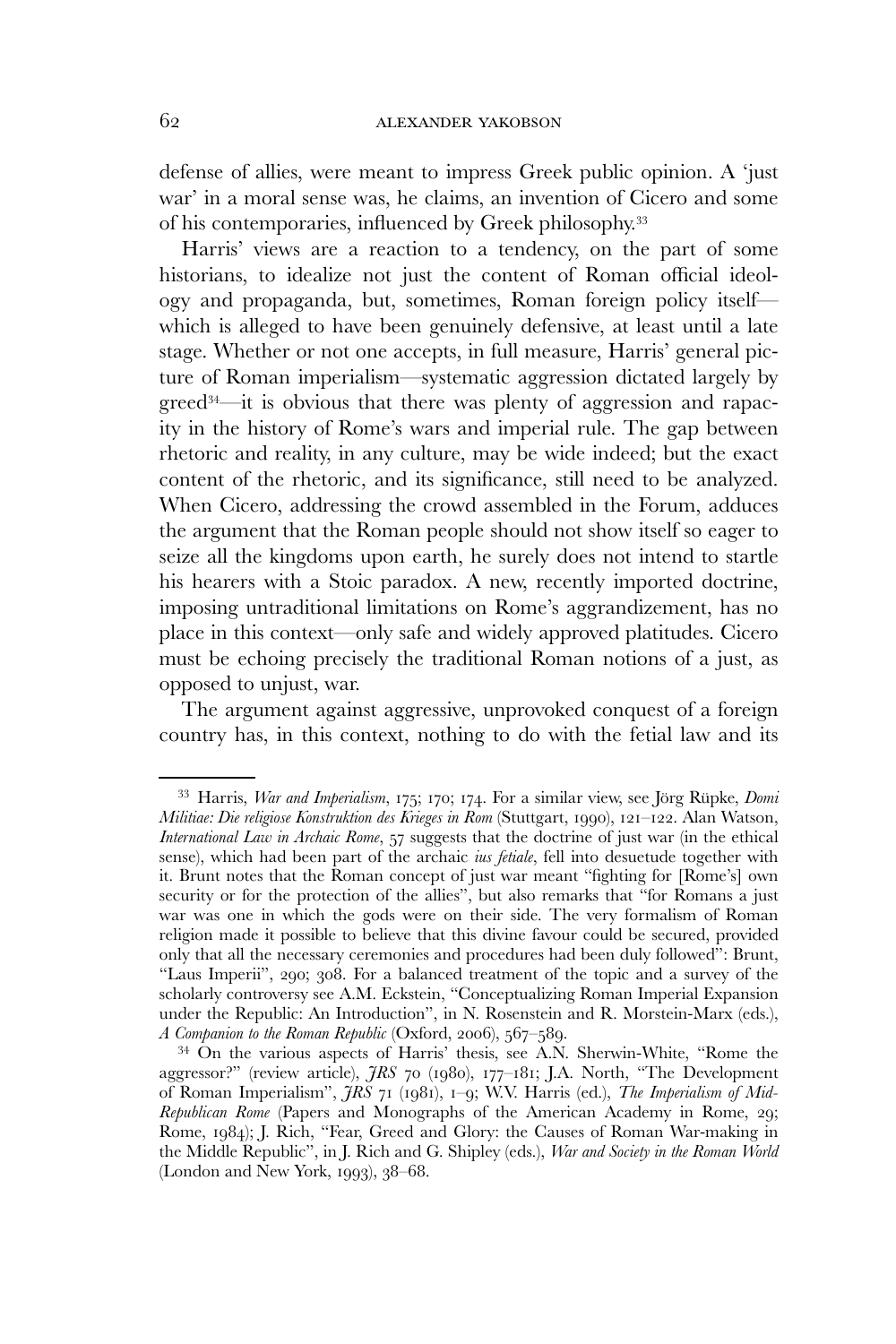rituals (long obsolete by the time in question). The term *bellum iustum* itself is not mentioned; the point is not strictly legalistic, since, after all, there was a senatorial decree asserting that the bequest had indeed been made. It implies that even if the formal pretext is, arguably, there, there is something unseemly about the very eagerness to take over a foreign country which has clearly not done Rome any wrong. This line of argument (presented by Cicero as at least possible and plausible) simply does not make sense unless one assumes that there existed a deeply rooted convention that Rome's wars had to be just—i.e., needed to be justified—in the ethical, rather than any technical, sense.

The ethics of the proposal to take over Egypt were certainly right at the centre of Cicero's speech *De Rege Alexandrino* (65BC). Most of the surviving fragments describe the proposal as rapacious and dishonourable (frr. 1, 2, 7–8). The foreign policy decision facing Rome is described in quasi-judicial language: 'we' have to show great moderation, because *est hoc summi imperii nosmet ipsos de nostris rebus iudicare* (fr. 4). Crassus, on the other hand, is quoted as claiming that the (proposed) war had a just cause (*est iusta causa belli*) just like the war against Jugurtha (fr. 6). Crassus is not known to have been heavily influenced by Stoic philosophy. Harris suggests that the Roman rhetoric of just war in the second century was aimed at the Greek public opinion; but is not obvious that this consideration, which might have carried some weight before Roman rule had finally been imposed on the whole of Greece, could have significantly influenced the tenor of a senatorial debate in 65. Cicero's speech *De Rege Alexandrino* was most probably delivered in the Senate. There, too, there was probably little room for Greek-inspired innovations in moral philosophy; still less so in a speech before the People. In his speech in 63 Cicero pretends to 'suspend judgment' as to the merits of the case for Egypt's annexation (objecting only to their alleged intention to grab Egypt without further reference to the people). But the strong stance he had taken in 65 was probably known well enough, and the tone and context of his summary of the conflicting arguments are in fact far from unbiased. The prospect of the decemvirs taking over Egypt is presented in a highly invidious manner (*Leg. Agr*.  $2.43 - 45$ ).

Not only Egypt: claiming that the agrarian bill sought to bestow on the triumvirs unlimited and arbitrary powers throughout the Roman world, Cicero invites his audience to sympathize with all the foreign and subject peoples whose rights might be threatened with those powers: "The name of imperium is hateful [*grave*] and greatly feared [by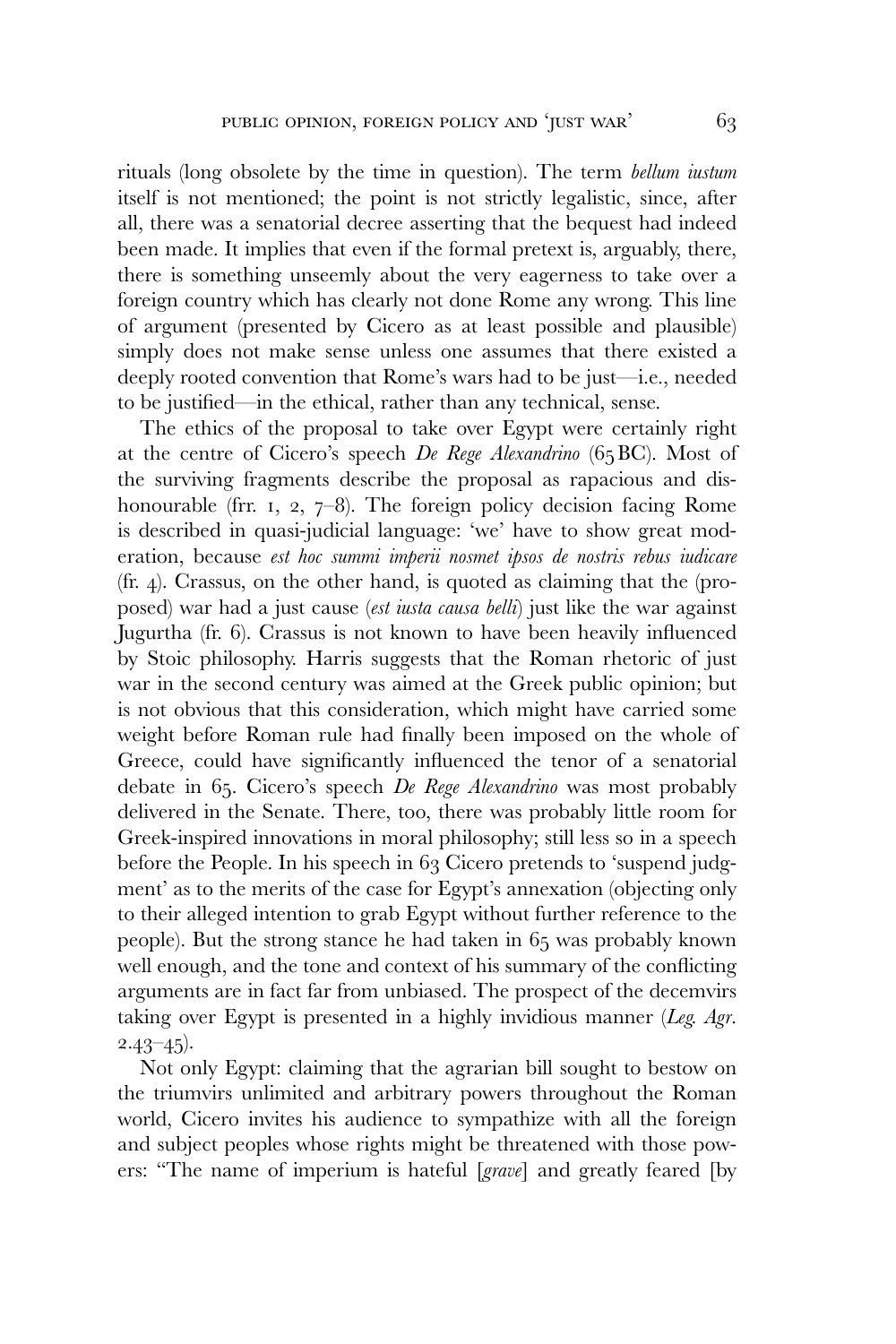foreign peoples]… How then will it be, when these decemvirs roam about the world with imperium… What do you think will be the feelings, the apprehension, the danger threatening the unhappy nations… What a shock it will be, citizens, if a decemvir who has arrived in some city either expected as a guest or suddenly as a master should declare that the very place where he has arrived, the hospitable dwelling to which he has been escorted, is the public property of the Roman people!  $(2.45-46)$ ".

The fetial law has nothing to do with all this. Cicero and Crassus were not trying to satisfy the Roman gods that no ritualistic irregularity had been committed. They spoke to Roman senators and citizens in a way that reflected a conventional assumption that the rules governing Rome's conduct towards foreign states were expected to conform to notions of equity analogous to those expressed in Roman law.

Cicero's speech *De Lege Manilia* likewise assumes, throughout, that Rome's wars are just in the sense of being defensive (mainly of Rome's allies: e.g., 14; 32). This principle is not explicitly stated—it is assumed. The war against Mithridates is certainly described in this way, and so are wars waged by Rome in the past. There is a passage that seems to echo the criticisms of Lucullus, known from other sources.35 That general had been repeatedly accused by his opponents in Rome, in speeches before the people, of needlessly prolonging and widening the war. Eventually the people would deprive him of his command by a series of laws; when he returned to Rome, the assembly would refuse to vote for his triumph. According to Cicero, who avoided any direct criticism of Lucullus,

On the arrival of Lucullus and his troops in Armenia, yet other nations rose against our general; for fear had fallen upon those peoples whom Rome had never intended to attack or even to disturb; besides which, a strong and vehement belief had become general among the barbarian nations that our army had been directed to those regions in order to loot a very wealthy and much-venerated temple (23).

Moreover, although Cicero could not of course know the extent of Pompey's future conquests in the East, it is still remarkable that his speech contains no hint at all that any territorial expansion—and a corresponding increase in Rome's revenues—was likely to result from the war (something that was surely not difficult to predict). The war,

<sup>35</sup> Cf. Plut. *Luc*. 24.3; 33.4; 37.1; Cic. *Sest*. 93; *Acad*. 2.3.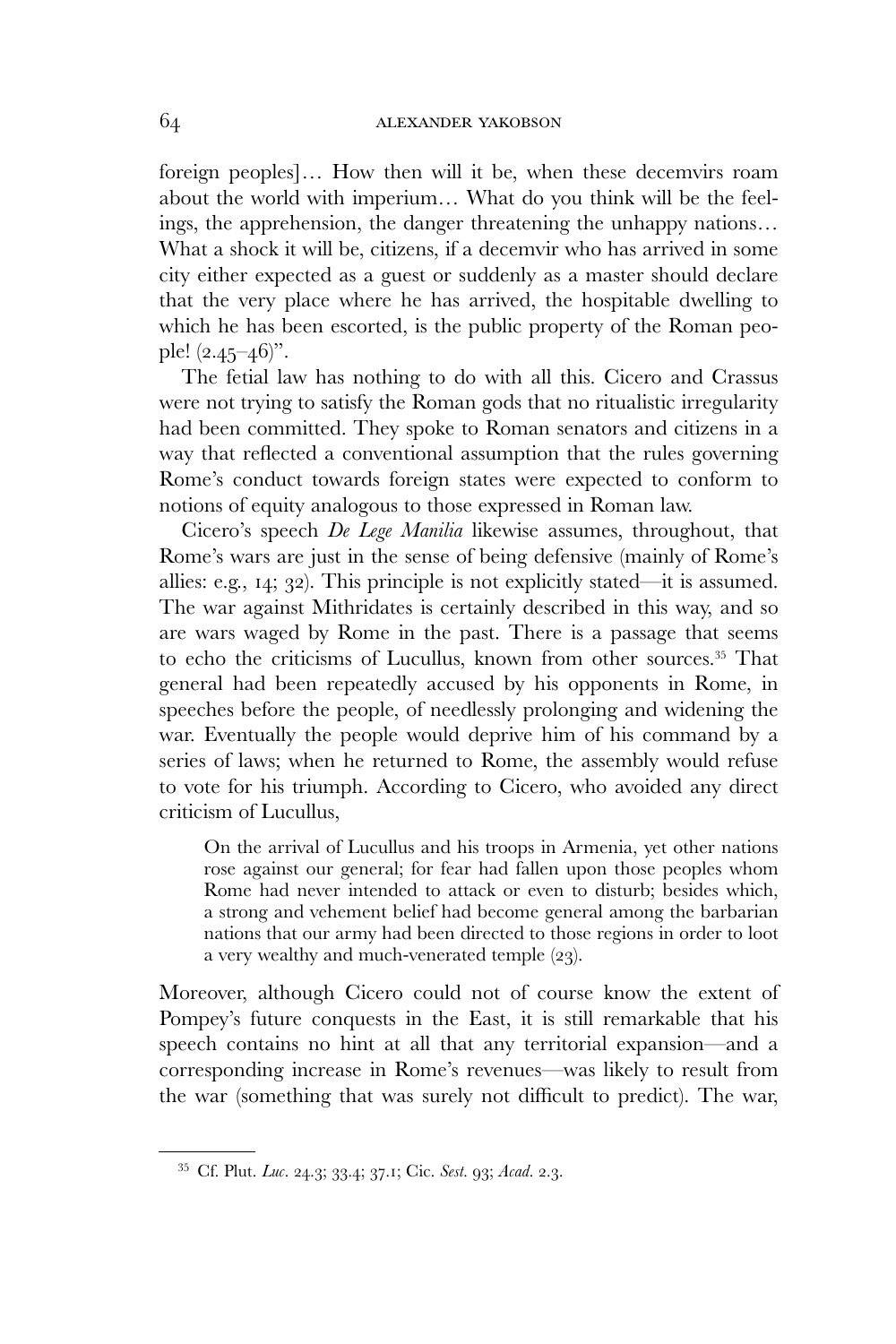according to Cicero, is all about *defending* Rome's provinces, allies, and revenues.

According to Sherwin-White,

The Lex Manilia… was supported by the praetor M. Cicero in a speech of skilful misrepresentation… [The defensive nature of the war is stressed.] There is no hint of a war of expansion that would reduce the whole Armenian empire to subject status and lead to the annexation of Syria as a province. Not a word is said about the vast treasures that still awaited collection in the royal strongholds or the extension of the system of imperial taxation to great new provinces that would enrich the revenue of Rome. Instead the avarice of previous proconsuls is contrasted with the restraint of Pompey. Even Lucullus is not spared; though his successes against Mithridates are fairly summarized, his achievements in Armenia are minimized, with a dark reference to the plunder of a shrine of great wealth. Cicero, like Sulla, appears to lack interest in the expansion of the Roman Empire.<sup>36</sup>

But it is the presumed attitude of his popular audience that is remarkable. Why should Cicero have felt the need to 'mislead' his audience in this strange way? If the 'rabble' was to be misled into supporting a major military campaign, shouldn't it have been by promising it even greater conquests, and even more fabulous riches, than could reasonably be expected? Whatever his personal views, Cicero speaks with the people's attitude in mind; nevertheless, he conspicuously fails to dangle the prospect of new conquests and increased revenues before their eyes. The war is justified wholly by a need to defend existing provinces, allies and revenues. Of course, one could, and often did, take pride in conquest after a victorious war; and at this stage in Roman history it had become a commonplace that the gods had given world empire to the Roman people. But a campaign about to be started had to de presented to the Roman people as just in the ethical, rather than some formalistic, sense. Or at least one might feel that this is how the war should be presented, as Cicero obviously did in this case.

This does not mean that a more robustly imperialistic tone could not be adopted on a suitable occasion. In his speech *De Provinciis Consularibus* delivered in the Senate in 56, Cicero praises Caesar for changing the traditional Roman policy towards Gaul, which, he claims, had always been defensive. Caesar 'did not think that he ought to fight only against those whom he saw already in arms against the Roman people, but

<sup>36</sup> Sherwin-White, "Lucullus, Pompey and the East", 251.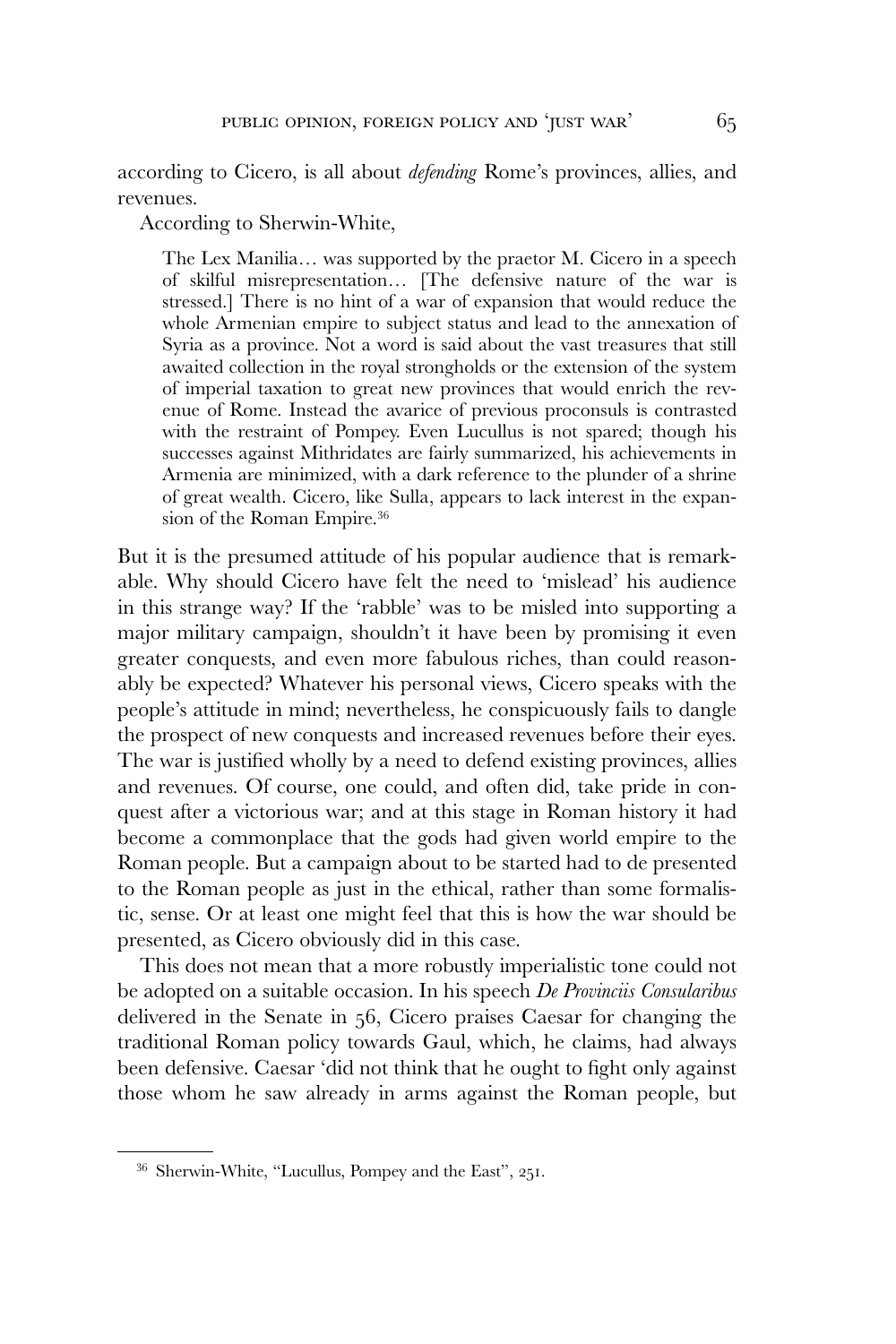that the whole of Gaul should be brought under our sway'  $(32)$ . This included subduing not just known enemies and rebels, but

men unknown to us or known only as wild, savage and warlike—nations which no one who ever lived would not wish to see crushed and subdued. From the very beginning of our empire, we have had no wise statesman who did not regard Gaul as the greatest danger to it. The Alps, not without the favour of heaven, were once raised high by nature as a rampart to Italy. For if that approach to our country had lain open to the savage hordes of Gauls, never would this city have provided a home and chosen seat for sovereign rule. Let the Alps now sink in the earth! For there is nothing beyond those mountain peaks as far as the Ocean, of which Italy need stand in dread (33–34).

Cicero openly ascribes to Caesar a 'grand strategy' of conquest. It is not, however, presented as aggressive conquest simply for the sake of imperial aggrandisement, but, very emphatically, as a 'pre-emptive war' in some larger strategic sense. If one accepts this line of argument, which Cicero obviously expected to get a favourable reception in the Senate, the question whether the rules of *bellum iustum* were observed by Caesar in each of his campaigns may seem rather beside the point. Nevertheless, some of Caesar's enemies still thought it worthwhile to attack him on this score—though with little success.37 Cicero's case for the conquest of Gaul has little to do with religious or legalistic scruples, but it still hinges on creating the impression that the overall purpose is, strategically, defensive.

Admittedly, 'on this sort of principle no war that Rome could fight against foreign peoples who might some day be strong enough to attack her could be other than defensive'.38 We may assume that Gaul, with all the traumatic memories associated with it, made it particularly easy to broaden the definition of defensive war in this way. On the other hand, we cannot be sure that on other occasions even more undisguised, aggressively imperialistic sentiments could not be voiced. In studying an ancient society, we should not be surprised to find what would not surprise us in any modern one: that there are often wide gaps not merely between reality and rhetoric, but between different kinds of rhetoric employed on different occasions—sometimes by the same people, and not necessarily with any deliberate dishonesty. But certainly

<sup>37</sup> Suet. *Caes*. 24; see on this Brunt, "Laus Imperii", 182, n. 81.

<sup>38</sup> Brunt, "Laus Imperii", 183.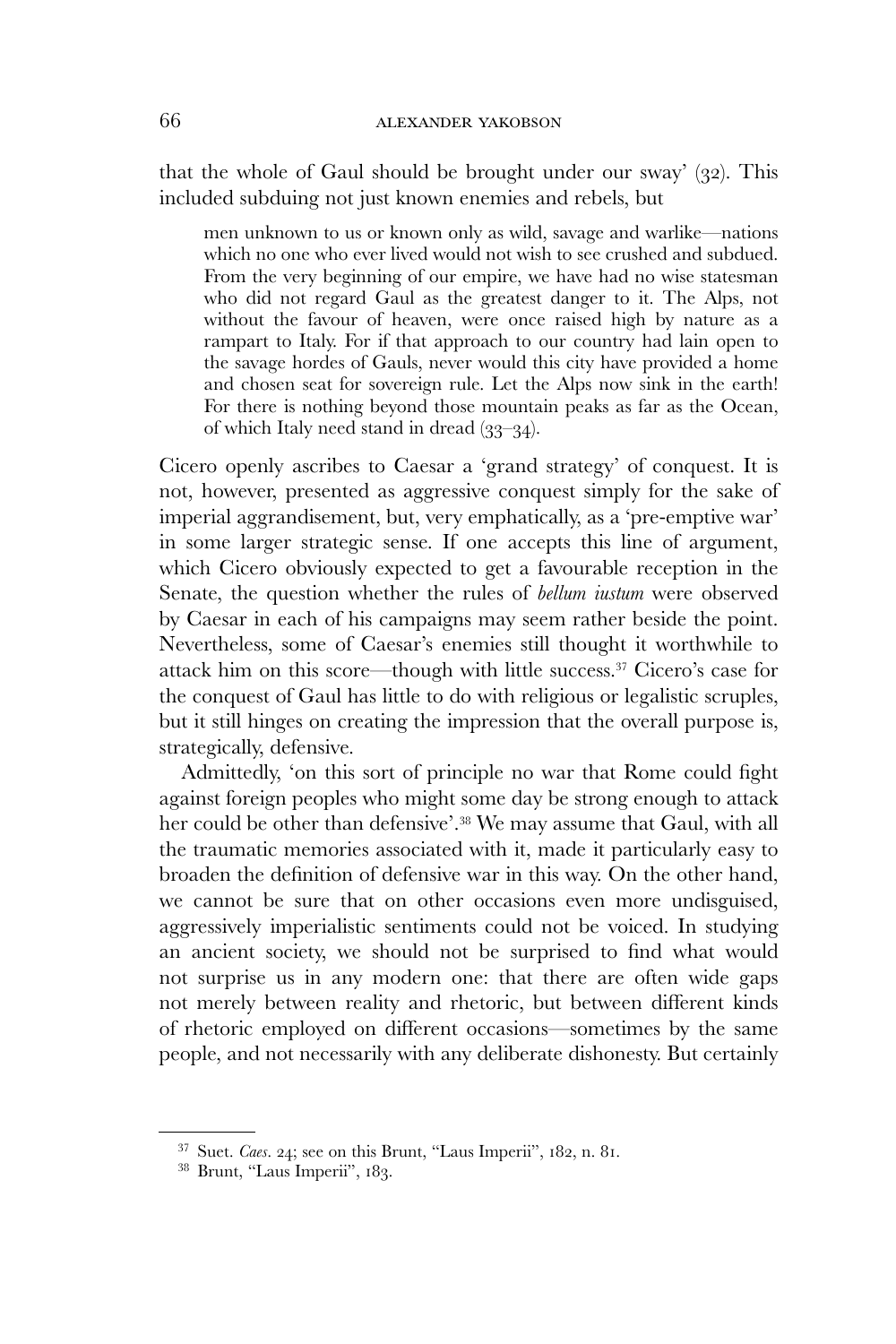the concept of defending Rome and her allies as the ultimate moral justification for war is very much in evidence—even though it might sometimes be stretched to cover highly aggressive policies.

If this concept could be assumed (rather than argued) in Cicero's speeches before the crowd assembled in the Forum, it could not have been, at that time, a recently introduced innovation taken over from foreign philosophical doctrines. It must have been a time-honoured Roman commonplace. This should never have been doubted, given Cato the Elder's speech, in the Senate, against a proposed war with Rhodes in 167. <sup>39</sup> One of Cato's main arguments is that even if the Rhodians had wished to assist Perseus in his war with Rome (something which he denies), this would not have provided Rome with a just cause for war against Rhodes. Merely wishing to make war against Rome is, according to Cato, no more punishable than merely wishing to commit a criminal offence: 'Is there a law so harsh as to say: … if anyone should wish to own more than 500 iugera [of public land] he shall be punished' (6.3.37).

Gellius, defending Cato against the criticism of his speech by Tiro, Cicero's freedman, as unconvincing and counterproductive, notes that the examples of offenses cited by Cato are *mala prohibita* rather than *mala in se*; thus merely wishing to commit them is not in itself dishonourable. He believes that Cato served his 'clients' well by comparing their alleged intention to attack Rome with offenses of this kind (6.3.45– 47). The quasi-judicial frame of this debate on a major issue of foreign policy is taken for granted throughout. As for the charge that the Rhodians are arrogant (*superbi*), stemming from the their alleged display of ill-will towards Rome during the Macedonian War, Cato's answer is "Let as grant that they are arrogant. What is it to us? Should we be angry, if someone is more arrogant than us?"  $(6.3.50)$ . Gellius, in his commentary, finds this remark particularly apt and convincing.

Though Cato claims that as a matter of fact the Rhodians never intended to join the war against Rome, he admits that, in his estimation, they did not wish Rome to be victorious and Perseus to be defeated. In this, he notes, they were no different from other peoples and nations which felt the same way during the war—not out of hostility to Rome but out of fear that, should Rome emerge victorious from that struggle, "they would have to be our slaves subjected to our

<sup>&</sup>lt;sup>39</sup> Aul. Gell.  $6.3 = ORF^3$  frs.  $163-169$ .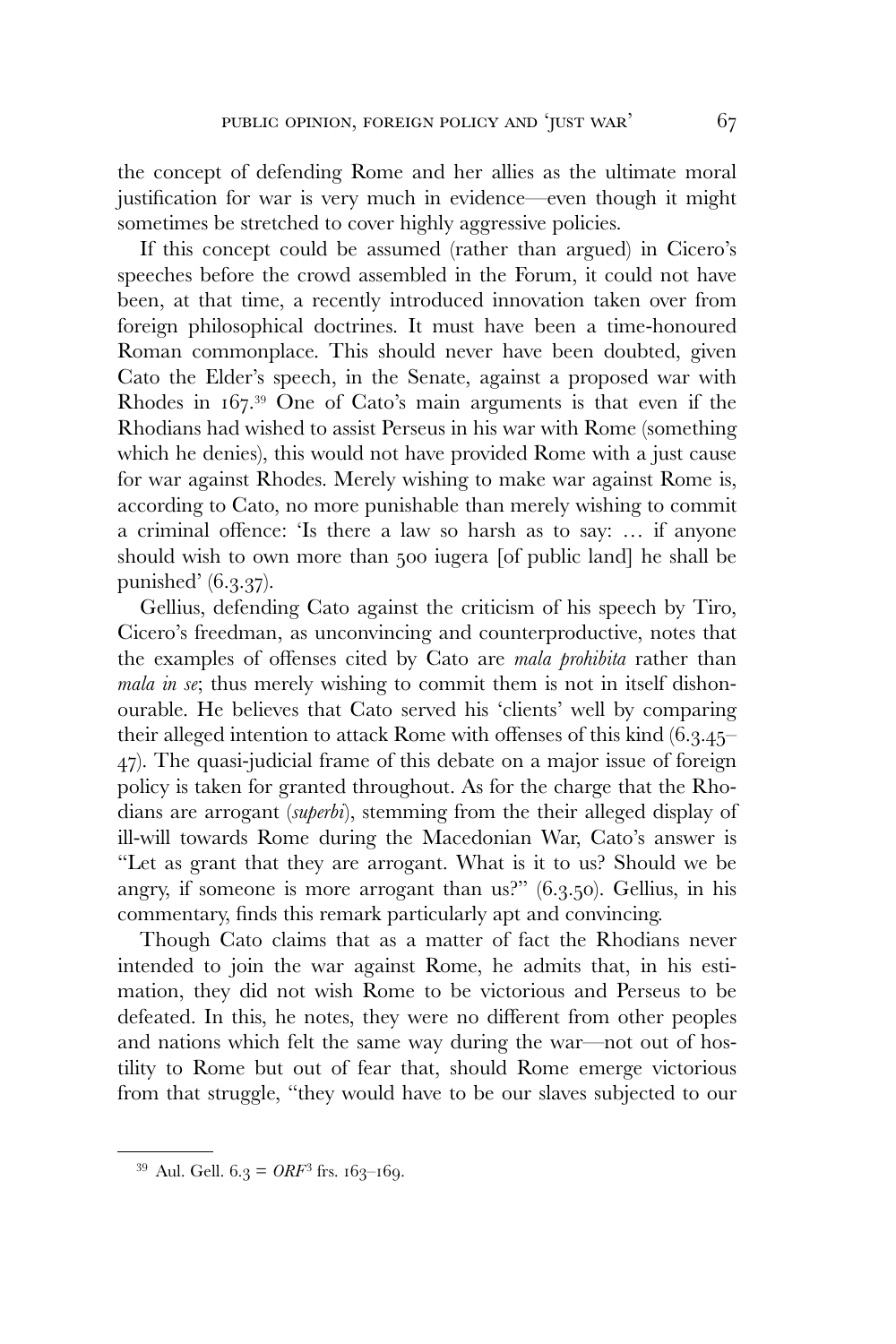sole rule. I believe they have adopted this view for the sake of liberty"  $(6.13.16)$ .

According to Gellius, the argument that a mere wish to commit an offence does not merit punishment is singled out and overemphasized in Tiro's critique, whereas Cato's actual speech included many other points as well (such as the Rhodians' past services to Rome—  $6.3.52-54$ <sup>40</sup>. The precise balance of arguments in the speech escapes reconstruction; we cannot know which arguments and considerations swayed the majority of the Senate.<sup>41</sup> But it is obvious that this line of argument—other states have a perfect right to wish us ill, and to favour the enemy, as long as they have not actually attacked us—could never have been employed before an audience unfamiliar with the ethical concept of a just war (allegedly invented only in Cicero's time). This was hardly a piece of propaganda directed at the Greek audience—still less a discussion of proper ritual and legal technicalities. Of course, it could also be argued that attacking Rhodes without sufficient justification would damage Rome's reputation in the Greek world—but this is not what Cato is saying, in the surviving fragments. Moreover, the very importance sometimes attached to convincing the 'international public opinion' that Rome's wars were just<sup> $42$ </sup> is much easier to understand on the assumption that the concept of just war (in the ethical sense) was an integral part of Rome's own traditional system of values.

Gellius quotes Tiro's criticism of Cato for offending his audience: instead of the usual *captatio benevolentiae* at the outset of a speech, his admission that the Rhodians had favoured Perseus during the war amounts, according to Tiro, to an admission of guilt: *confessionem faciunt, non defensionem [verba Catonis]*: 6.3.15. If Tiro's criticism reflects, in some way, the spirit of his time rather than just his personal views, it may perhaps indicate that the moral threshold of a 'just war' was actually

<sup>40</sup> See A.E. Astin, *Cato the Censor* (Oxford, 1978), 273–283, which offers a detailed discussion of Cato's speech and the implications of the ethical argument against the war. "The arguments advanced by Cato… were employed because he believed they would carry weight with many senators… From this point of view the striking feature of Cato's arguments is that overwhelmingly they are moral in character—taking 'moral' in a broad sense" (279).

<sup>&</sup>lt;sup>41</sup> On the importance of Cato's intervention to the final decision against the war, see Livy 45.25.2; cf. Polyb.30.4.9; see on this Astin, *Cato the Censor*, 274.

<sup>42</sup> According to Polybius, this consideration came close to tipping Rome's decision against the war with Carthage on the eve of the Third Punic War (36.2.4). On Rome's declarations of war in this period, including the importance of the concept of *bellum iustum*, see Rich, *Declaring War*, 1976.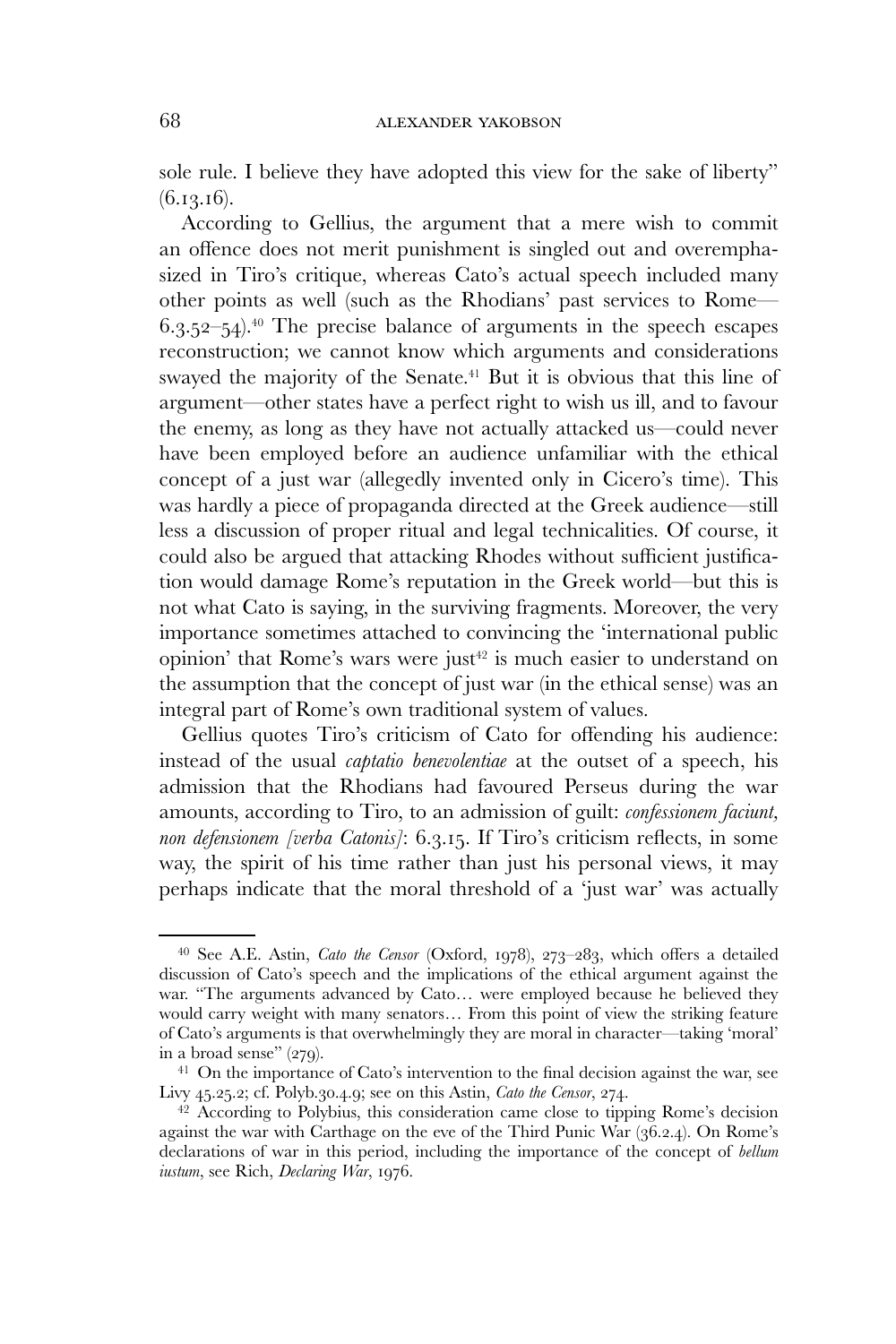lower, in Cicero's time, than in the days of Cato the Elder—exactly the opposite of what happened, at least on the level of rhetoric, according to Harris. This would not be surprising: the empire had grown enormously in the meantime, and with it, no doubt, Roman arrogance.

This may possibly help explain the way Caesar treats the question of the justification of his wars in Gaul in *De Bello Gallico*. According to Brunt, "[Caesar]… undoubtedly intends his readers to think that it was not for personal greed or glory that he undertook his campaigns, but he has no need to insist on their justice".43 In fact, he does present his wars in Gaul as just—i.e., aimed at defending the Roman people's possessions and allies. In 1.33 he details the considerations which moved him to present his ultimatum to Ariovistus, paving the way to war: the 'enslavement' of Aedui, recognized as 'brethren of the Roman people', which could not be tolerated *in tanto imperii populi Romani*, as well as strategic considerations, all of them defensive (in a larger sense): the German invasions of Gaul were 'dangerous to the Roman people'; the Germans might eventually follow the footsteps of the Cimbri and Teutoni and attack Italy. A long diplomatic prelude to war follows; Caesar is clearly concerned to convince his readers that his behaviour rose to the highest standards of justice traditionally required in Rome's dealings with foreign peoples. Ariovistus is allowed to present his case against Rome's interference with the way he treats the Gauls, allegedly his rightful subjects. It may well be true that Caesar expected his readers to take Ariovistus' very arguments, based on a notional equality between the two empires, his own and that of Rome, "as proof of what he calls the German's insolence".<sup>44</sup> But he still finds it necessary to answer, as best he can, each of the German king's claims, rather than simply dismissing them (including the 'right of the first conqueror': 1.45; Caesar claims that as a matter of fact Rome had been the first to conquer Gaul). The justness and reasonableness of his demands is a point Caesar thinks worth making to his soldiers as well (1.40; cf. 1.46).

<sup>43</sup> Brunt, "Laus Imperii", 313. "Though he never claims to have planned the conquest of Gaul, it is implicit in the *Commentaries*, from the very first sentence, that this was what he had achieved" (313). The second part of this sentence obviously doesn't balance the first one. For a different perspective see A. Riggsby, *Caesar in Gaul and Rome: War in Words* (Austin, 2006), Chapter 6 ("Empire and the 'Just War' "), 157–190, with emphasis on Caesar's sensitivity, in his account of the Gallic war, to traditional Roman notions of *bellum iustum* (including the right of pre-emption in the face of a threat);. cf. E.S. Ramage, "The *bellum iustum* in Caesar's *de Bello Gallico*", *Athenaeum* 89 (2001), 145–171.

<sup>44</sup> Brunt, "Laus Imperii", 311.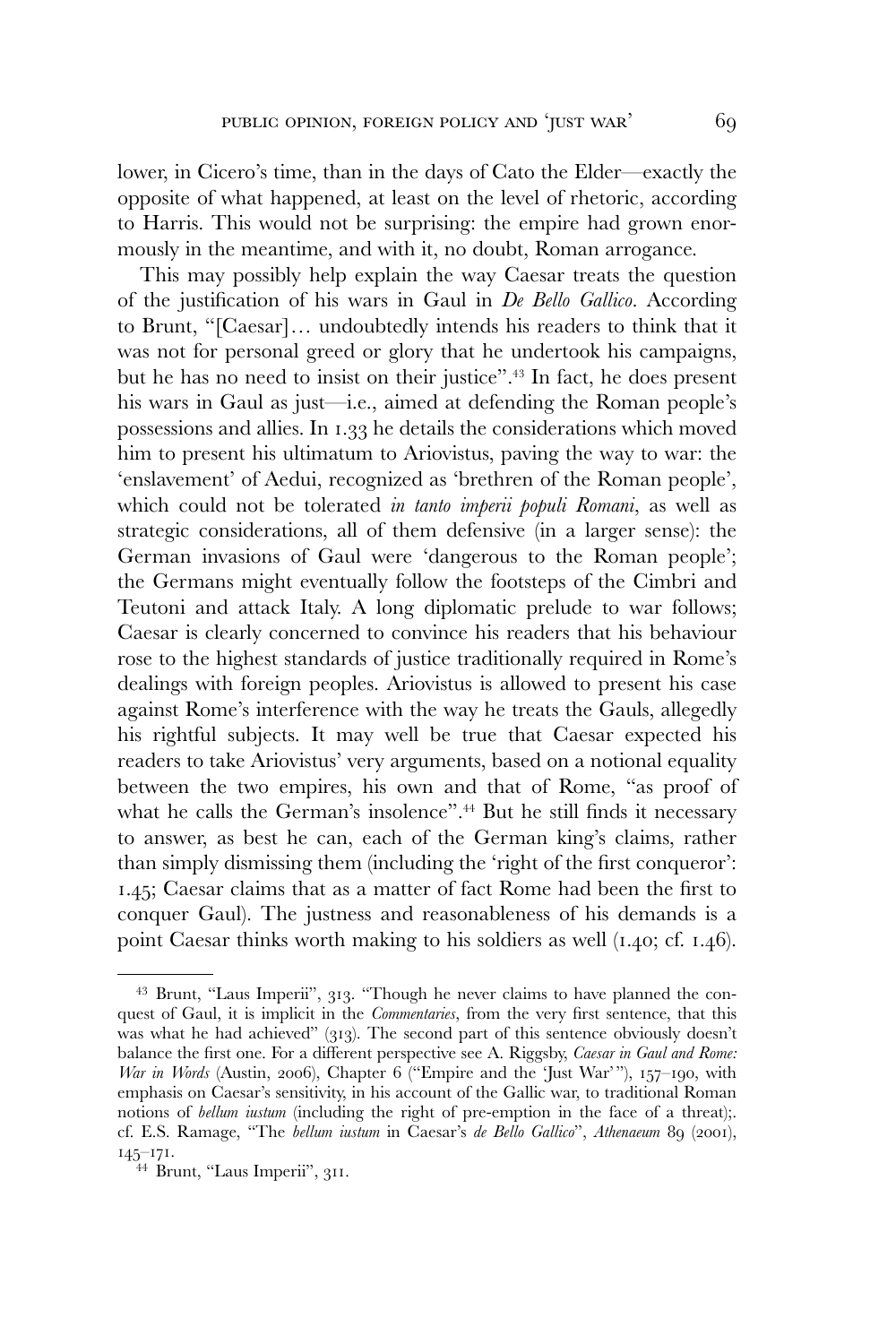The notion of a just war is certainly there; but it is hard to imagine Caesar accepting (even for argument's sake, as did Cato in his speech) the right of a foreign state to favour Rome's enemies during a war, and to display arrogance towards the Roman people.

Of course, Cato was also a leading instigator of the blatantly unjust Third Punic War. A fragment of his speech on this subject asserts that preparing a war against Rome is tantamount to having started it.45 A distinction can be drawn between merely 'wishing' to attack another country and actually 'preparing' for the attack (though it is obvious that in practice the former can easily be described as the latter). We can thus save Cato from formal contradiction and inconsistency—but there is no pressing need to do so. Politicians sometimes say contradictory things, on different occasions and in different political contexts. The normative public discourse in a society, and the popular attitudes reflected in this discourse and shaped by it, can include contradictory elements. This is what Harris apparently finds it hard to accept. He seems to feel—quite wrongly, in my view—that just because there were, undeniably, strong militaristic and expansionist elements in the Roman civic culture, *there could not have existed*, alongside them, a traditional doctrine of just war except in a purely formalistic sense.

Harris attaches great importance to the fact that public prayers were sometimes offered in Rome for the increase of the empire. This was done by censors *ut populi Romani res meliores amplioresque facerent*—possibly changed by Scipio Aemilianus as censor in 142/1: *satis magnae sunt*. He rightly holds that the original formula must have been understood as referring, at least partially, to territorial expansion. A prayer for the increase of the empire offered by Augustus at the *ludi saeculares* must have been based on ancient precedents. The haruspices are known, on several occasions, to have predicted the extension of the borders of the empire on the eve of a war.46 Astin doubts (without justification) the authenticity of the censors' prayer on the grounds that "it would have stood in conflict, at least in spirit, with fetial law".<sup>47</sup> There is no *formal* contradiction here, as Astin in fact concedes: the gods *can* be perceived as both favouring the growth of the empire and insisting that each war leading to this growth must be strictly just. But the question is psychological: those who heard such prayers, those who had been

<sup>45</sup> *ORF*<sup>3</sup> fr. 195. A similar definition is accepted by Cicero *Off*. 2.18.

<sup>46</sup> Harris, *War and Imperialism*, 119; 122.

<sup>47</sup> Astin, *Scipio Aemilianus*, 329.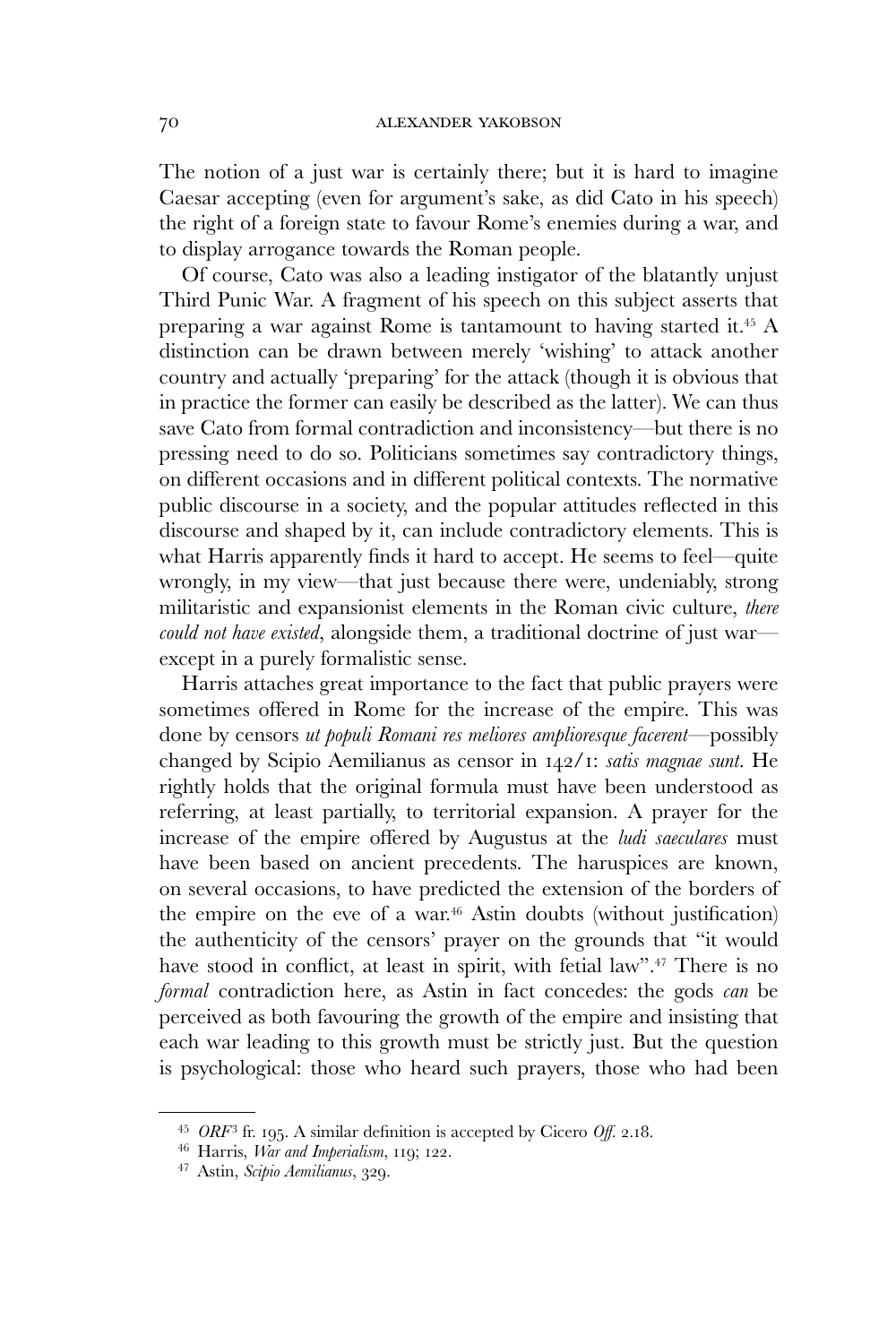told that it was the will of the gods that the Roman people should rule the world, those who were exposed to the endless expressions of militarism in Roman public life—how likely is it that they really needed to be assured on each particular occasion, that the war about to be undertaken was just, and not dictated by an appetite for expansion?

But a contradiction is not an incompatibility. Those two attitudes, however contradictory in our view, co-existed in public discourse and, probably, in the minds of many people. We have to accept what is amply attested in the sources—both the obvious fact that Rome was a militaristic society with a militaristic culture and ethos, and the fact that there was a strong cultural and political norm that Rome's wars had to be just. Cato's case, as we have seen, shows that the same person could take the concept of just war seriously—or at any rate, and what is more important, *use* it seriously, in a serious political debate, on one occasion—and treat it in a highly formalistic way, on another. This should not surprise us: such things happen to cultural norms. But it would be rash to assume that this cultural norm—still reflected in Cicero's speeches before the late-Republican 'mob'—never influenced, in a significant way, the actual conduct of Rome's foreign policy. When we hear, on different occasions—including the Third Punic War—that Roman politicians were divided on the question whether a war about to be undertaken was just, we need not dismiss the possibility that this consideration, alongside others, was taken seriously by some of them.

Whatever the cultural and historical origins of this norm, it seems to have had an important function in the system. Precisely because Roman society was both strongly militaristic and characterised by strenuous competition (to a large extent, for popular favour) within the elite, some such device was needed in order to mitigate the potentially disastrous impact of this combination on the interests of the state and on the equilibrium within the governing class. The Roman elite was always sensitive to the danger that one of its members might grow too powerful—and, surely, the military sphere was the main source of this danger. When a Roman politician accused his rival of breaking the ethical rules that were supposed to govern Rome's conduct towards foreign and subject peoples, he was playing the normal game of aristocratic competition.48 At the same time, these rules, including the theory

<sup>48</sup> On aristocratic jealousy and rivalry, sometimes involving moral and legal objections to rivals' behaviour, as a factor that could significantly hamper (and not only encourage, as Harris has suggested) Rome's aggression and expansion, see, e.g., Rich,